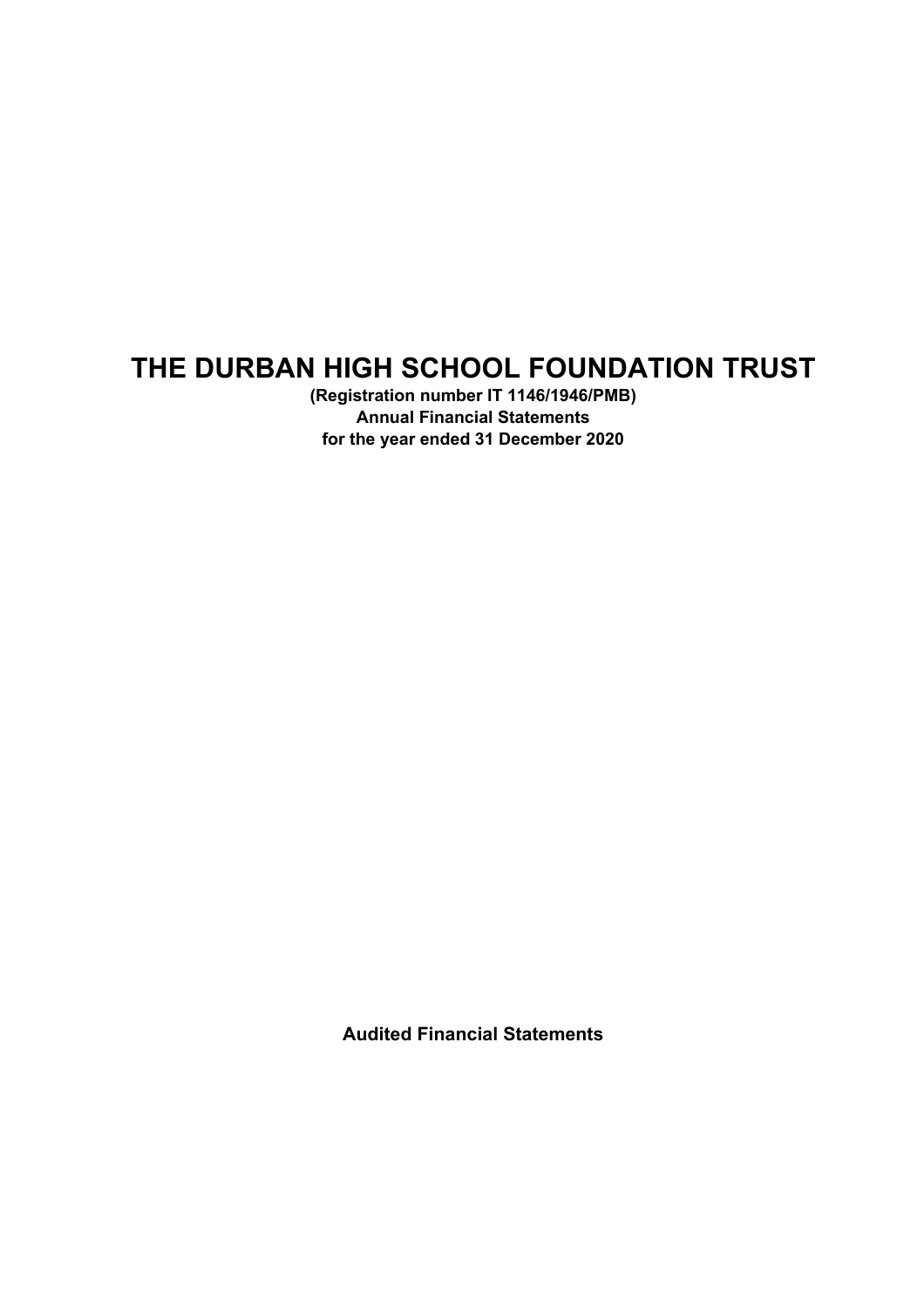(Registration Number IT 1146/1946/PMB)

Annual Financial Statements for the year ended 31 December 2020

### **Index**

The reports and statements set out below comprise the annual financial statements presented to the Trustees:

| General Information                                                                                                | 1              |
|--------------------------------------------------------------------------------------------------------------------|----------------|
| Trustees' Responsibilities and Approval                                                                            | $\overline{2}$ |
| Report of the Trustees                                                                                             | $3 - 4$        |
| Independent Auditor's Report                                                                                       | $5 - 6$        |
| <b>Statement of Financial Position</b>                                                                             | 7              |
| Statement of Comprehensive Income                                                                                  | 8              |
| Statement of Changes in Trust Funds                                                                                | 9              |
| <b>Statement of Cash Flows</b>                                                                                     | 10             |
| <b>Accounting Policies</b>                                                                                         | $11 - 13$      |
| Notes to the Financial Statements                                                                                  | $14 - 20$      |
| The supplementary information presented does not form part of the annual financial statements<br>and is unaudited: |                |
| Detailed Income Statement                                                                                          | $21 - 22$      |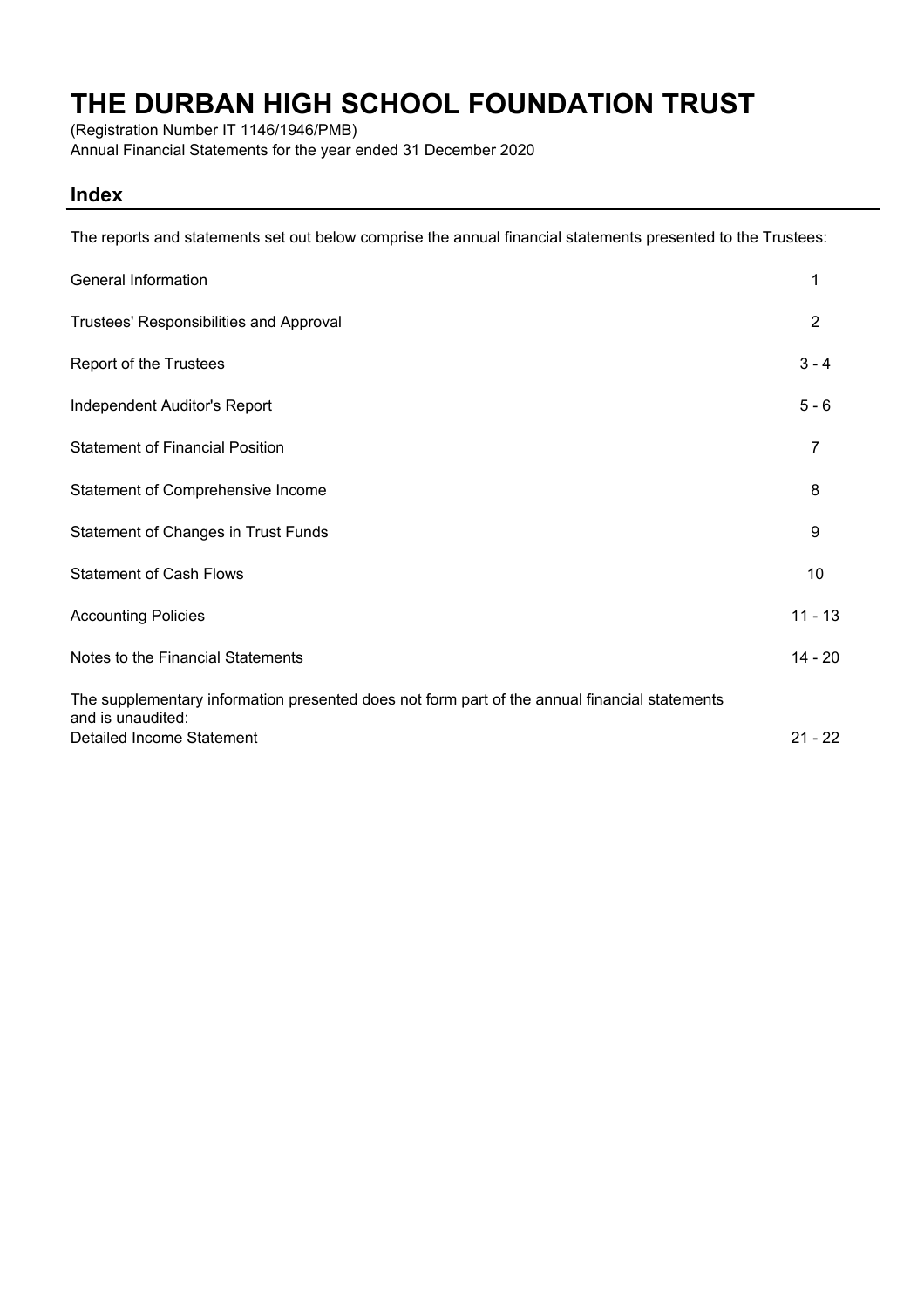(Registration Number IT 1146/1946/PMB)

Annual Financial Statements for the year ended 31 December 2020

### **General Information**

| <b>Country of Incorporation and Domicile</b> | South Africa                                                                                                                                                                                                                                                               |
|----------------------------------------------|----------------------------------------------------------------------------------------------------------------------------------------------------------------------------------------------------------------------------------------------------------------------------|
| <b>Trustees</b>                              | Andrew Stuart Crawford (Resigned 3 August 2020)<br>Damian James Robert Judge<br>Don Basildon Allaway (Resigned 22 January 2021)<br><b>Faisal Ismail Suliman</b><br>Lance Brendan Corbett (Resigned 16 October 2018)<br>Linda Zondi<br>Sizwe Melusi Ali Nxedlana (Chairman) |
| <b>Beneficiaries</b>                         | Durban High School<br>Durban Preparatory High School                                                                                                                                                                                                                       |
| <b>Registered Office</b>                     | The DHS Foundation Trust Protector<br><b>Brian Jennings</b><br>Garlicke and Bousfield Inc.<br>7 Torsvale Crescent<br>La Lucia Ridge Office Estate, Durban                                                                                                                  |
| <b>Business Address</b>                      | 255 St. Thomas Road<br><b>Berea</b><br>Durban<br>4001                                                                                                                                                                                                                      |
| <b>Independant Auditors</b>                  | <b>BDO South Africa Incorporated</b>                                                                                                                                                                                                                                       |
| <b>Annual Financial Statement Preparers</b>  | Brandfin CC.                                                                                                                                                                                                                                                               |
| <b>Trust Registration Number</b>             | IT 1146/1946/PMB                                                                                                                                                                                                                                                           |
| <b>PBO Number</b>                            | 930022185                                                                                                                                                                                                                                                                  |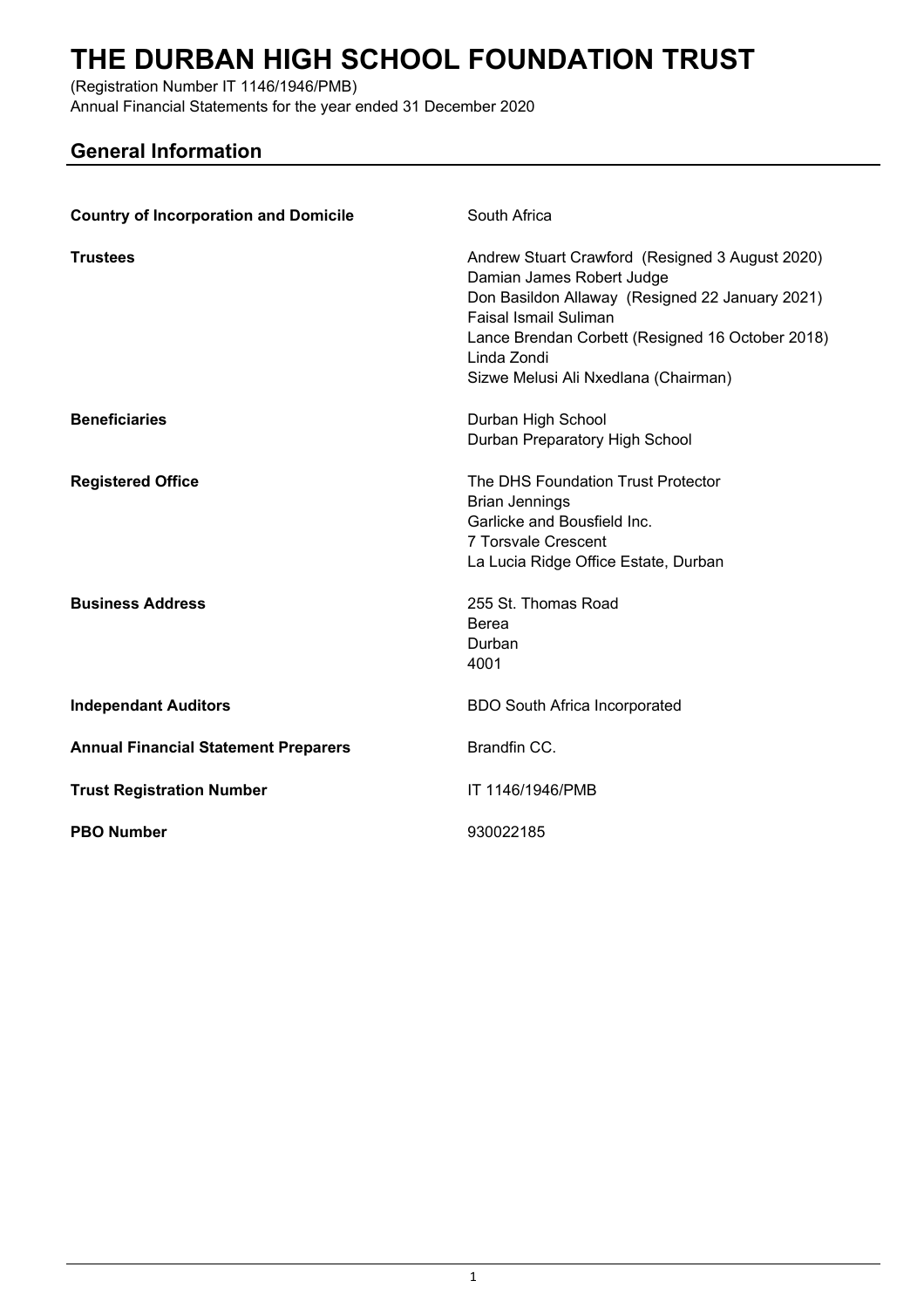(Registration Number IT 1146/1946/PMB) Annual Financial Statements for the year ended 31 December 2020

### **Trustees' Responsibilities and Approval**

The Trustees are required to maintain adequate accounting records and are responsible for the content and integrity of the annual financial statements and related financial information included in this report. It is their responsibility to ensure that the annual financial statements satisfy the financial reporting standards as to form and content and present fairly the statement of financial position, results of operations of the Trust, and explain the transactions and financial position of the business of the Trust at the end of the financial year. The annual financial statements are based upon appropriate accounting policies consistently applied throughout the Trust and supported by reasonable and prudent judgements and estimates.

The Trustees acknowledge that they are ultimately responsible for the system of internal financial control established by the trust and place considerable importance on maintaining a strong control environment. To enable the Trustees to meet these responsibilities, the Trustees sets standards for internal control aimed at reducing the risk of error or loss in a cost effective manner. The standards include the proper delegation of responsibilities within a clearly defined framework, effective accounting procedures and adequate segregation of duties to ensure an acceptable level of risk. These controls are monitored throughout the trust and all trustees are required to maintain the highest ethical standards in ensuring the trust's business is conducted in a manner that in all reasonable circumstances is above reproach.

The annual financial statements are prepared in accordance with entity-specific accounting policies and are based upon appropriate accounting policies consistently applied and supported by reasonable and prudent judgements and estimates.

The focus of risk management in the trust is on identifying, assessing, managing and monitoring all known forms of risk across the Trust. While operating risk cannot be fully eliminated, the trust endeavours to minimise it by ensuring that appropriate infrastructure, controls, systems and ethical behaviour are applied and managed within predetermined procedures and constraints.

The Trustees are of the opinion that the system of internal control provides reasonable assurance that the financial records may be relied on for the preparation of the annual financial statements. However, any system of internal financial control can provide only reasonable, and not absolute, assurance against material misstatement or loss. The going-concern basis has been adopted in preparing the financial statements. Based on forecasts and available cash resources the Trustees have no reason to believe that the trust will not be a going concern in the foreseeable future. The financial statements support the viability of the Trust.

The financial statements have been audited by the independent auditing firm, BDO South Africa Incorporated, who have been given unrestricted access to all financial records and related data. The Trustees believe that all representations made to the independent auditor during the audit were valid and appropriate. The external auditors' unqualified audit report is presented on page 5 to 6.

The Trust's system of control is dependent upon the close involvement of the Trustees. Where independent confirmation of the completeness of the accounting records was not available we have given our assurance as trustees that all the trust's transactions have been reflected in the records.

The annual financial statements have been prepared on the going concern basis and are not subject to any material changes to the present financial status. The annual financial statements as set out on pages 7 to 20 were approved by the Trustees on 24 June 2021 and were signed on their behalf by:

Wes<del>enth</del>a

Sizwe Melusi Ali Nxedlana (Chairman) Damian James Robert Judge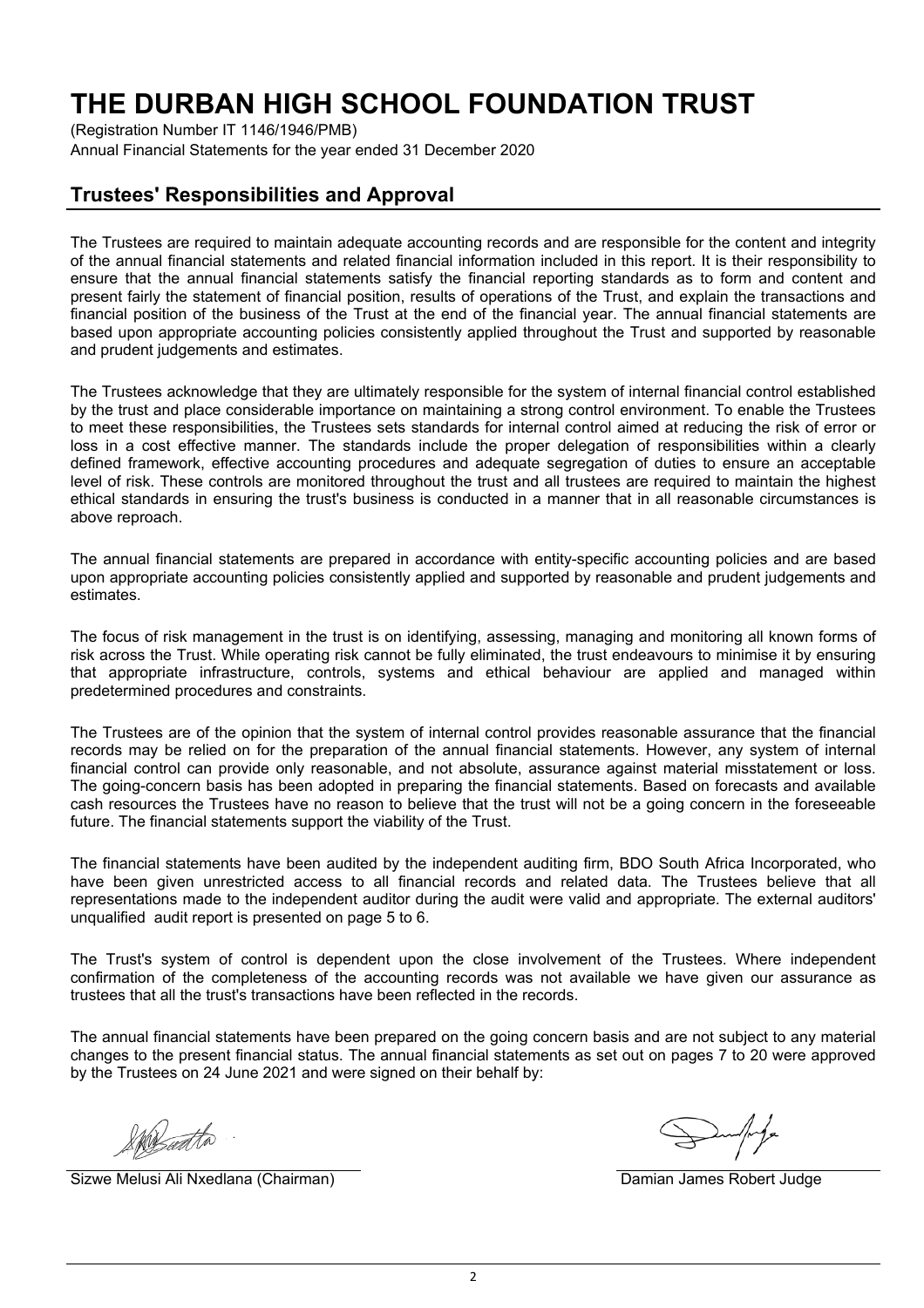(Registration Number IT 1146/1946/PMB) Annual Financial Statements for the year ended 31 December 2020

## **Report of the Trustees**

The Trustees present their annual report for the year ended 31 December 2020.

### **1. Objective of the Durban High School Foundation Trust ("The Foundation")**

The objectives of the Trust as fully set out in the Trust Deed is to :

- Initiate and participate in fundraising ventures to raise funds for the beneficiaries of the Trust;
- Promote the goals and objectives of the beneficiaries, to provide funds or assets to the beneficiaries;
- Build and strengthen partnerships between the Durban High School, its Old Boys, Durban Preparatory High School and any other educational institution and the public;
- Establish and govern a credible, professional and high calibre entity;
- Generally promote any objects which in the view of the Trustees may be advantageous to the development and extension of the Durban High School.

#### **2. Financial results**

The financial statements reflect the financial position of the trust at 31 December 2020 and the result of its activities for the year then ended.

#### **3. Business and operations**

The Trust's business and operations and the results thereof are clearly reflected in the attached financial statements. There was no major change in the nature of the business.

#### **4. Going concern**

The annual financial statements have been prepared on the basis of accounting policies applicable to a going concern. This basis presumes that funds will be available to finance future operations and that the realisation of assets and settlement of liabilities, contingent obligations and commitments will occur in the ordinary course of business.

During the current year, South Africa has been affected by the COVID-19 virus and the country went into lockdown on 27 March 2020. The Trustees have considered the consequences of COVID-19 and other events and conditions, and it has determined that they do not create a material uncertainty that casts significant doubt upon the entity's ability to continue as a going concern.

The Trustees have satisfied themselves that the trust is in a sound financial position and that it has adequate cash reserves to meet its foreseeable cash requirements.

The Trustees are not aware of any new material changes that may adversely impact the Trust other than the effect of the economic downturn on the benefactor base. The Trustees are also not aware of any material non-compliance with statutory or regulatory requirements or of any pending changes to legislation which may affect the trust.

#### **5. Events after reporting date**

All events subsequent to the date of the annual financial statements and for which the applicable financial reporting framework require adjustment or disclosure have been adjusted or disclosed.

Subsequent to 31 December 2020 the board of Trustees was able to conclude a new offer on the DHSOBC Property which was signed by both parties on 2 March 2021. Per the new agreement the purchaser has until 30 September 2021 to pay the balance of the purchase price.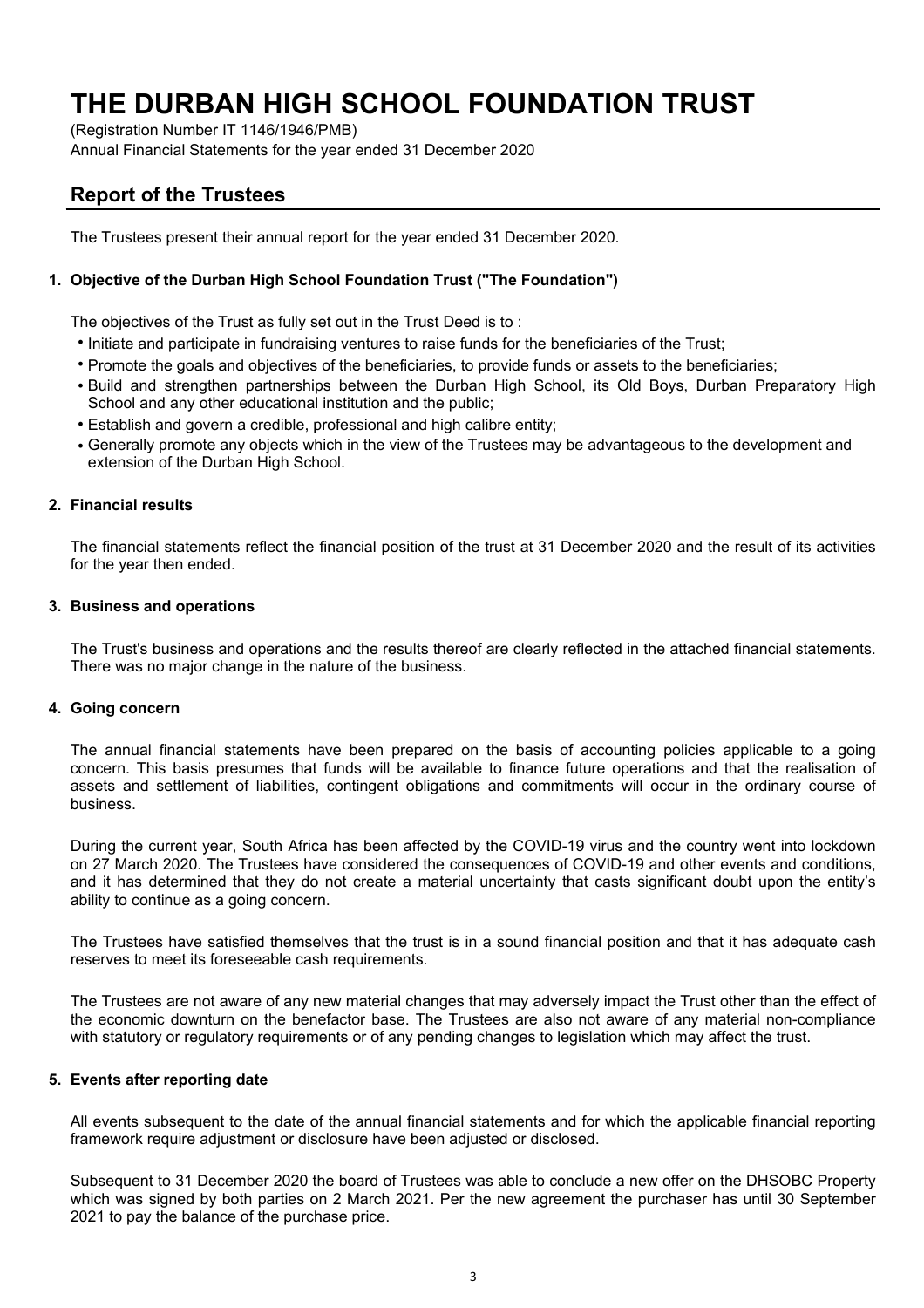(Registration Number IT 1146/1946/PMB) Annual Financial Statements for the year ended 31 December 2020

### **Report of the Trustees**

#### **6. The Trustees during the year to the date of this report were the following:**

| <b>Trustees</b>                      | <b>Changes</b>           |
|--------------------------------------|--------------------------|
| <b>Andrew Stuart Crawford</b>        | Resigned 3 August 2020   |
| Damian James Robert Judge            |                          |
| Don Basildon Allaway                 | Resigned 22 January 2021 |
| Faisal Ismail Suliman                |                          |
| Lance Brendan Corbett                | Resigned 16 October 2018 |
| Linda Zondi                          |                          |
| Sizwe Melusi Ali Nxedlana (Chairman) |                          |

### **7. Beneficiaries**

Durban High School ("the school") is the primary beneficiary of the income and capital of the Trust. Secondary and optional beneficiaries include any association, club, activity or cause supporting the school or comprising or supporting the Schools' Old Boys, and including Durban Preparatory High School and any trust or association established for the benefit of Durban Preparatory High School, and which is in furtherance of the aims and heritage of the school, but only if and to the extent selected by unanimous resolution of the Trustees at the time of making a distribution and only if such association, club, activity or cause is an approved public benefit organisation approved in terms of section 30 of the Income Tax Act, as amended, or an institution, board or body contemplated in section 10(1)(cA)(i) of the Income Tax Act, 1962, as amended, carrying on any public benefit activity approved for purposes of section 18A of the Income Tax Act, 1962, as amended.

#### **8. Distributions to beneficiaries**

The Durban High School is a beneficiary of the funds raised by the Trust through bursaries and capital projects such as building improvements.

### **9. Auditors**

BDO South Africa Incorporated continued as auditors for the 2020 year.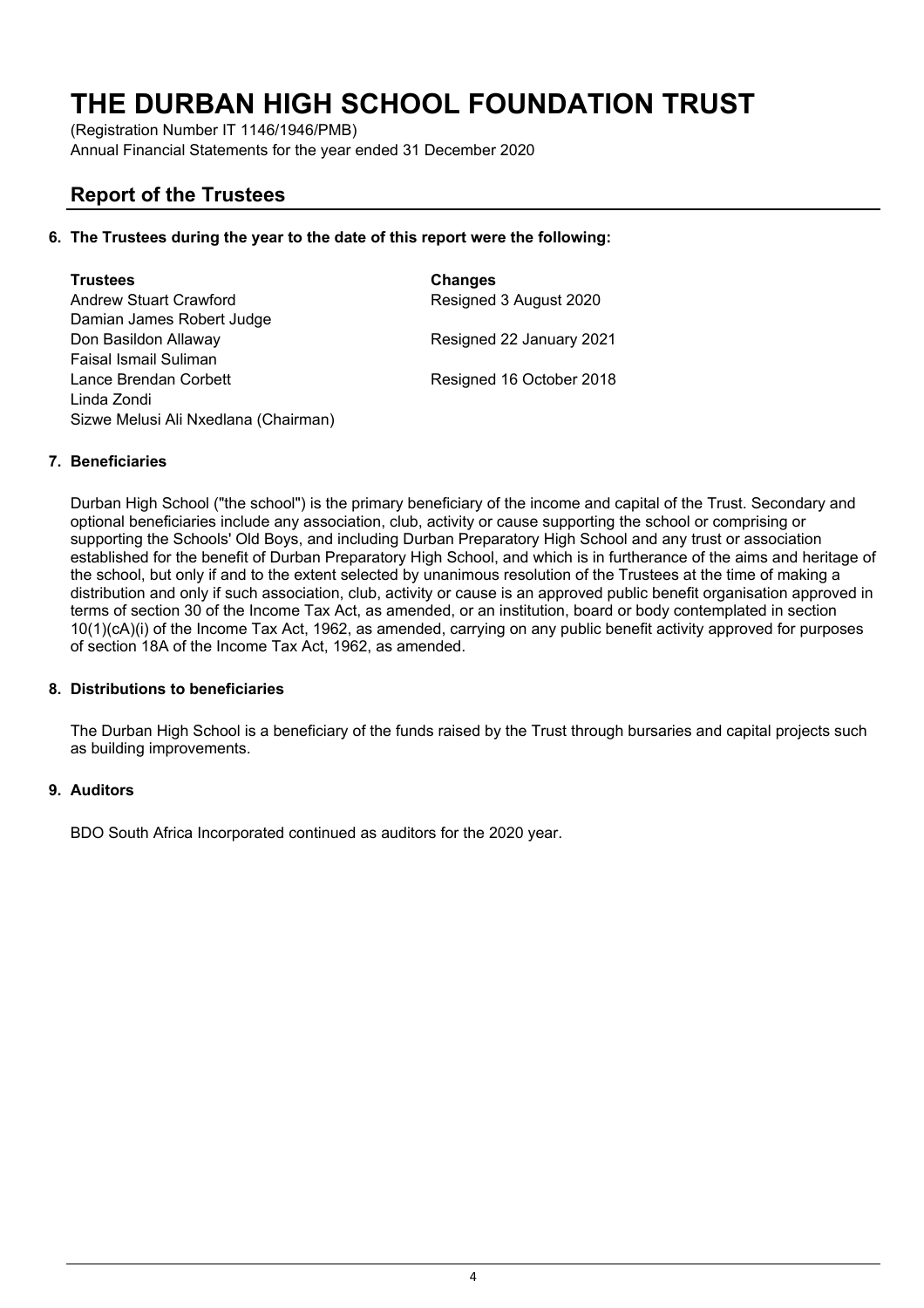

Tel: +27 31 514 7000 Fax: +27 31 536 8021 www.bdo.co.za

Rydallviews Building 5A Rydall Vale Office Park 38 Douglas Saunders Drive La Lucia Ridge, 4051 PO Box 950 Umhlanga Rocks 4320 South Africa

### **Independent Auditor's Report To the Trustees of The Durban High School Foundation Trust**

#### **Opinion**

We have audited the financial statements of The Durban High School Foundation Trust (the trust) set out on pages 7 to 20, which comprise the statement of financial position as at 31 December 2020, and the statement of profit or loss and other comprehensive income, for the year then ended, and notes to the financial statements, including a summary of significant accounting policies.

In our opinion, the financial statements of The Durban High School Foundation Trust, for the 31 December 2020 are prepared, in all material respects, in accordance with the basis of accounting described in note 1 to the financial statements and the requirements of The Durban High School Foundation Trust.

#### **Basis for opinion**

We conducted our audit in accordance with International Standards on Auditing (ISAs). Our responsibilities under those standards are further described in the *Auditor's Responsibilities for the Audit of the Financial Statements* section of our report. We are independent of the company in accordance with the Independent Regulatory Board for Auditors' *Code of Professional Conduct for Registered Auditors* (IRBA Code) and other independence requirements applicable to performing audits of financial statements in South Africa. We have fulfilled our other ethical responsibilities in accordance with the IRBA Code and in accordance with other ethical requirements applicable to performing audits in South Africa. The IRBA Code is consistent with the corresponding sections of the *International Ethics Standards Board for Accountants' International Code of Ethics for Professional Accountants (including International Independence Standards)*. We believe that the audit evidence we have obtained is sufficient and appropriate to provide a basis for our opinion.

#### **Emphasis of Matter**

We draw attention to note 1 of the financial statements, which describes the basis of accounting. The financial statements are prepared in accordance with the Trust's own accounting policies to satisfy the financial information needs of the trustees and beneficiaries. As a result, the financial statements may not be suitable for another purpose. Our opinion is not modified in respect of this matter.

#### **Other Information**

The trustees are responsible for the other information. The other information comprises the information included in the document titled "The Durban High School Foundation Trust Annual Financial Statements for the year ended 31 December 2020", which includes the Trustees' Report as required by the Trust Deed. The other information does not include the financial statements and our auditor's report thereon.

Our opinion on the financial statements does not cover the other information and we do not express an audit opinion or any form of assurance conclusion thereon.

In connection with our audit of the financial statements, our responsibility is to read the other information and, in doing so, consider whether the other information is materially inconsistent with the financial statements or our knowledge obtained in the audit, or otherwise appears to be materially misstated. If, based on the work we have performed, we conclude that there is a material misstatement of this other information, we are required to report that fact. We have nothing to report in this regard.

5

BDO South Africa Incorporated Registration number: 1995/002310/21 Practice number: 905526 VAT number: 4910148685

Chief Executive Officer: ME Stewart

A full list of all company directors is available on www.bdo.co.za

The company's principal place of business is at The Wanderers Office Park, 52 Corlett Drive, Illovo, Johannesburg where a list of directors' names is available for inspection. BDO South Africa Incorporated, a South African personal liability company, is a member of BDO International Limited, a UK company limited by guarantee, and forms part of the international BDO network of independent member firms.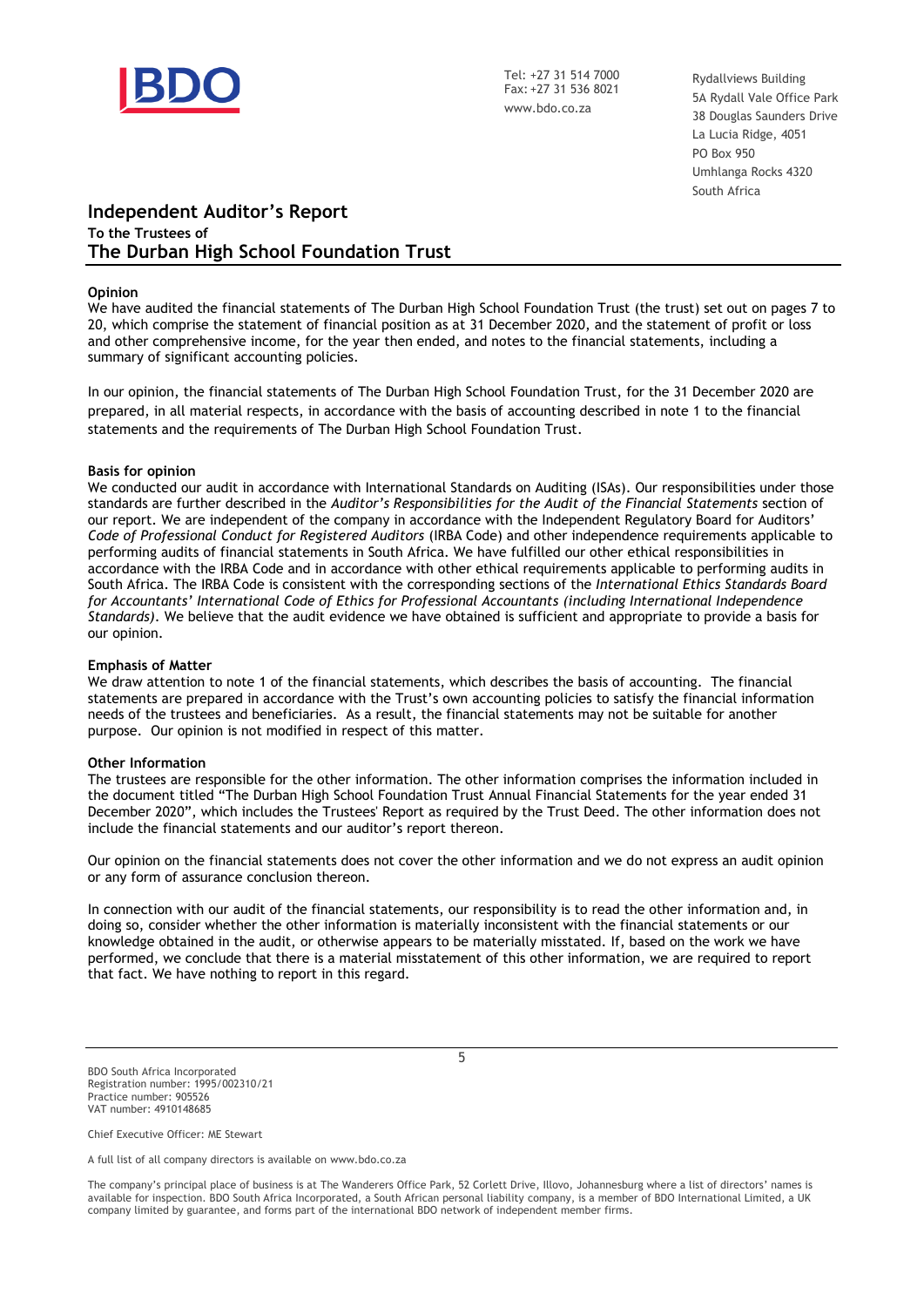

#### **Responsibilities of the Trustees for the Financial Statements**

The trustees are responsible for the preparation and fair presentation of the financial statements in accordance with the basis of accounting and the requirements of the Trust Deed, and for such internal control as the trustees determine is necessary to enable the preparation of financial statements that are free from material misstatement, whether due to fraud or error.

In preparing the financial statements, the trustees are responsible for assessing the trust's ability to continue as a going concern, disclosing, as applicable, matters related to going concern and using the going concern basis of accounting unless the trustees either intend to liquidate the trust or to cease operations, or have no realistic alternative but to do so.

#### **Auditor's Responsibilities for the Audit of the Financial Statements**

Our objectives are to obtain reasonable assurance about whether the financial statements as a whole are free from material misstatement, whether due to fraud or error, and to issue an auditor's report that includes our opinion. Reasonable assurance is a high level of assurance, but is not a guarantee that an audit conducted in accordance with ISAs will always detect a material misstatement when it exists. Misstatements can arise from fraud or error and are considered material if, individually or in the aggregate, they could reasonably be expected to influence the economic decisions of users taken on the basis of these financial statements.

As part of an audit in accordance with ISAs, we exercise professional judgement and maintain professional scepticism throughout the audit. We also:

- Identify and assess the risks of material misstatement of the financial statements, whether due to fraud or error, design and perform audit procedures responsive to those risks, and obtain audit evidence that is sufficient and appropriate to provide a basis for our opinion. The risk of not detecting a material misstatement resulting from fraud is higher than for one resulting from error, as fraud may involve collusion, forgery, intentional omissions, misrepresentations, or the override of internal control.
- Obtain an understanding of internal control relevant to the audit in order to design audit procedures that are appropriate in the circumstances, but not for the purpose of expressing an opinion on the effectiveness of the trust's internal control.
- Evaluate the appropriateness of accounting policies used and the reasonableness of accounting estimates and related disclosures made by the trustees.
- Conclude on the appropriateness of the trustees' use of the going concern basis of accounting and based on the audit evidence obtained, whether a material uncertainty exists related to events or conditions that may cast significant doubt on the trust's ability to continue as a going concern. If we conclude that a material uncertainty exists, we are required to draw attention in our auditor's report to the related disclosures in the financial statements or, if such disclosures are inadequate, to modify our opinion. Our conclusions are based on the audit evidence obtained up to the date of our auditor's report. However, future events or conditions may cause the trust to cease to continue as a going concern.

We communicate with the trustees regarding, among other matters, the planned scope and timing of the audit and significant audit findings, including any significant deficiencies in internal control that we identify during our audit.

800 fouth office Inc.

**BDO South Africa Incorporated** Registered Auditors

**Sally Juckes** Director Registered Auditor

**25 June 2021**

5A Rydall Vale Office Park 38 Douglas Saunders Drive La Lucia, 4051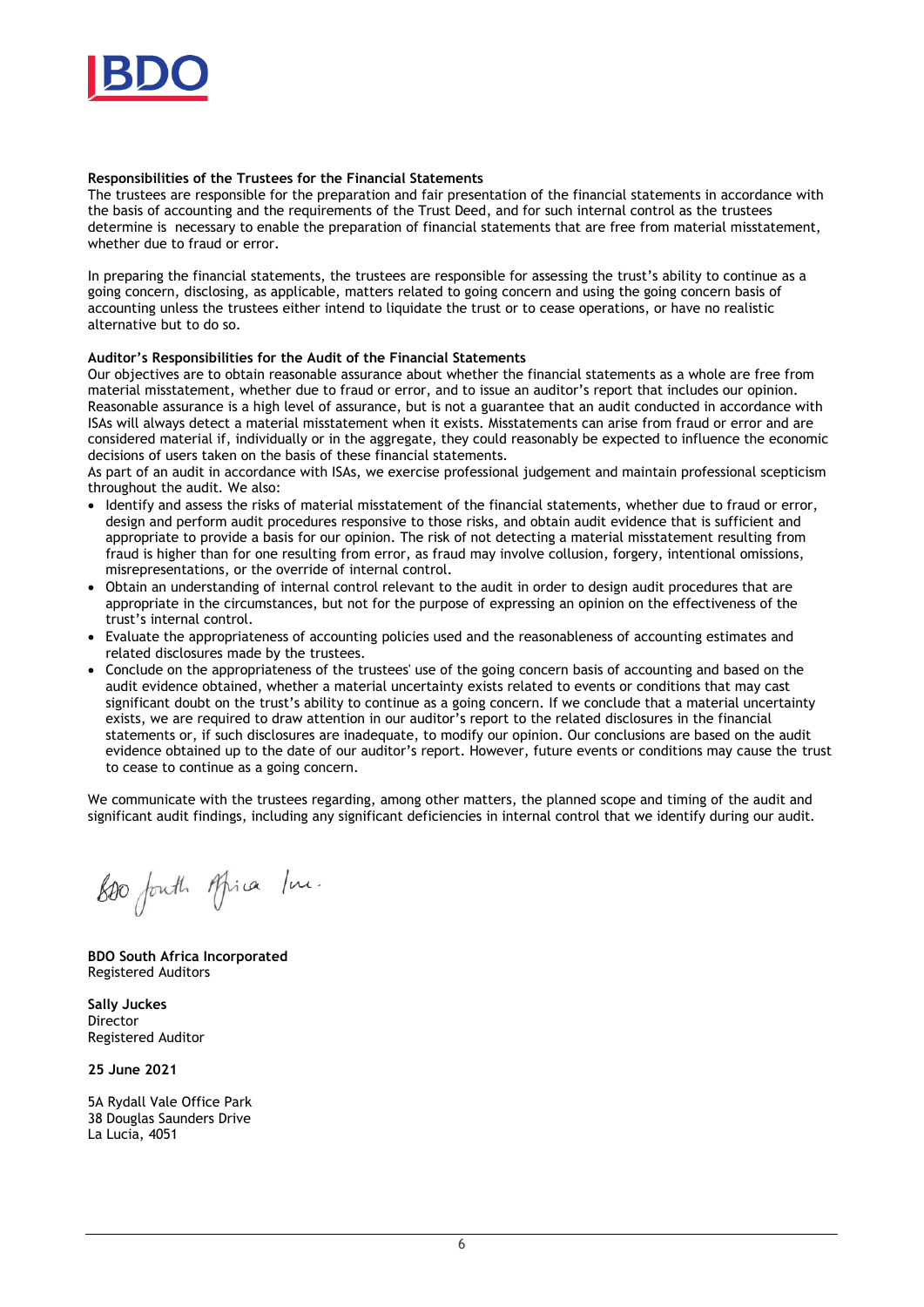(Registration Number IT 1146/1946/PMB)

Financial Statements for the year ended 31 December 2020

### **Statement of Financial Position**

| Figures in R                       | <b>Notes</b> | 2020       | 2019       |
|------------------------------------|--------------|------------|------------|
|                                    |              |            |            |
| <b>Assets</b>                      |              |            |            |
| <b>Non-Current Assets</b>          |              |            |            |
| Property, plant and equipment      | 3            | 50 026 285 | 50 049 234 |
| Investments                        | 4            | 4 010 900  | 4 035 892  |
|                                    |              | 54 037 185 | 54 085 126 |
| <b>Current Assets</b>              |              |            |            |
| Trade and other receivables        | $\,6$        | 1 123 357  | 420 110    |
| Cash and cash equivalents          | 7            | 26 126 968 | 19 341 094 |
|                                    |              | 27 250 325 | 19 761 204 |
|                                    |              |            |            |
| <b>Total Assets</b>                |              | 81 287 510 | 73 846 330 |
| <b>Trust Funds and Liabilities</b> |              |            |            |
| <b>Trust Fund</b>                  |              |            |            |
| Reserves                           | 8            | 45 437 105 | 45 437 105 |
| <b>Accumulated loss</b>            |              | (5417288)  | (6996119)  |
| <b>Trust Capital</b>               | 9            | 23 955 719 | 23 955 719 |
|                                    |              | 63 975 536 | 62 396 705 |
| <b>Current Liabilities</b>         |              |            |            |
| Provisions                         | 10           | 105 960    | 98 700     |
|                                    | 11           | 706 014    | 1 350 925  |
| Trade and other payables           |              |            |            |
| Deposit held for property sale     |              | 16 500 000 | 10 000 000 |
|                                    |              | 17 311 974 | 11 449 625 |
| <b>Total Funds and Liabilities</b> |              | 81 287 510 | 73 846 330 |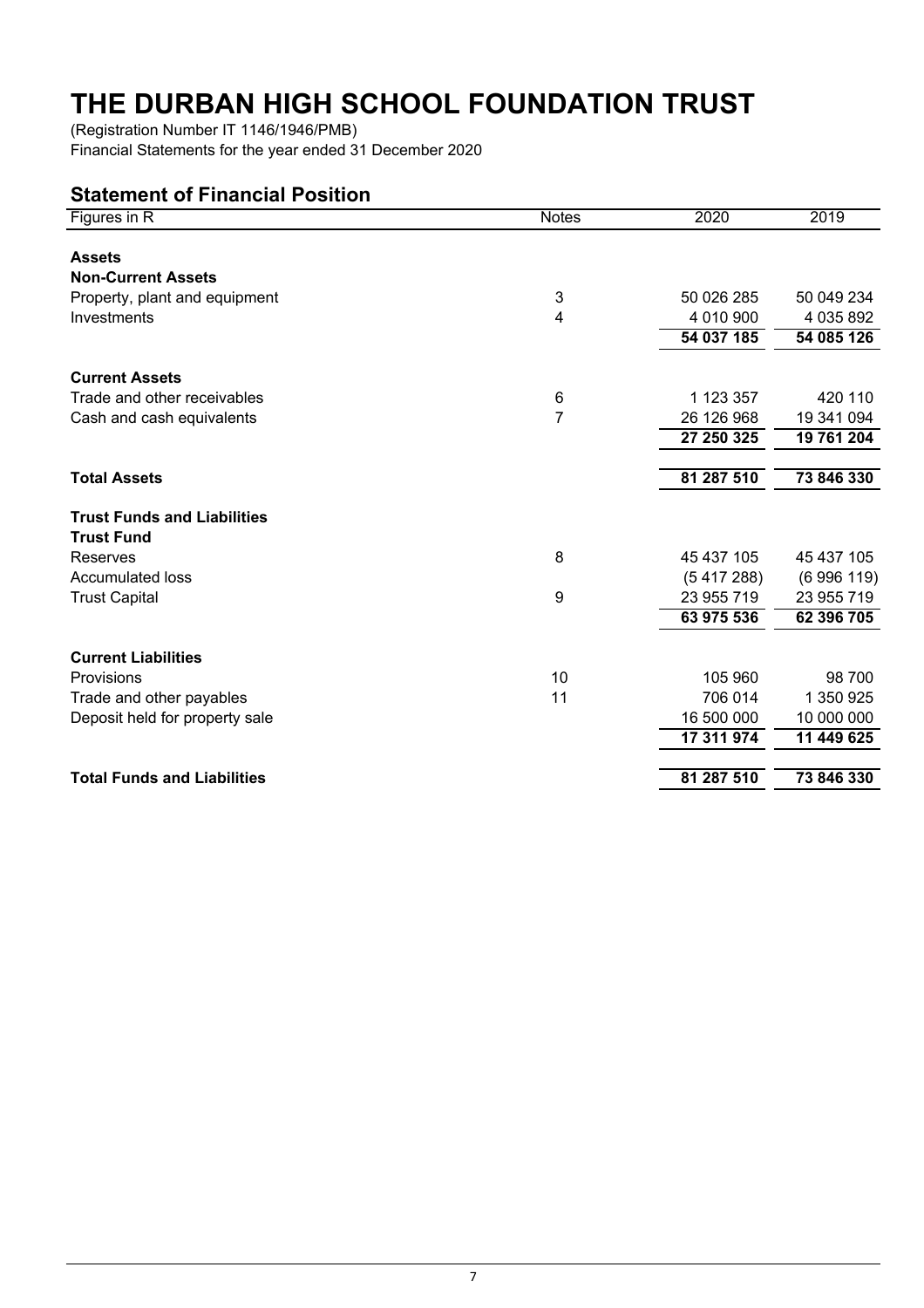(Registration Number IT 1146/1946/PMB) Financial Statements for the year ended 31 December 2020

## **Statement of Comprehensive Income**

| Figures in R                                              | <b>Notes</b> | 2020         | 2019         |
|-----------------------------------------------------------|--------------|--------------|--------------|
| <b>Income</b>                                             | 12           | 9 944 534    | 15 172 578   |
|                                                           |              |              |              |
| Other income                                              |              | 6 244        | 19614        |
| Operating costs                                           |              | (2461327)    | (2724280)    |
| Other gains and losses                                    |              | (154 150)    | 377 543      |
| <b>Operating profit</b>                                   |              | 7 335 301    | 12 845 455   |
| Finance income                                            | 13           | 1 097 854    | 501 967      |
| Finance costs                                             | 14           |              | (83 436)     |
| Impairment reversal                                       | 5            | 4 700 000    |              |
| Profit before distribution                                |              | 13 133 155   | 13 263 986   |
| <b>Distributions paid</b>                                 |              |              |              |
| Durban High School - Bursaries                            |              | (8130859)    | (3923788)    |
| Durban High School - Capital Development Projects         |              | (3122545)    | (3 286 849)  |
| Durban High School - Other                                |              | (300920)     | (1383379)    |
| Capital donations received transferred to Trust's Capital |              |              | (1557469)    |
|                                                           |              | (11 554 324) | (10 151 485) |
| <b>Profit after distribution</b>                          |              | 1578831      | 3 112 501    |
| Profit for the year                                       |              | 1 578 831    | 3 112 501    |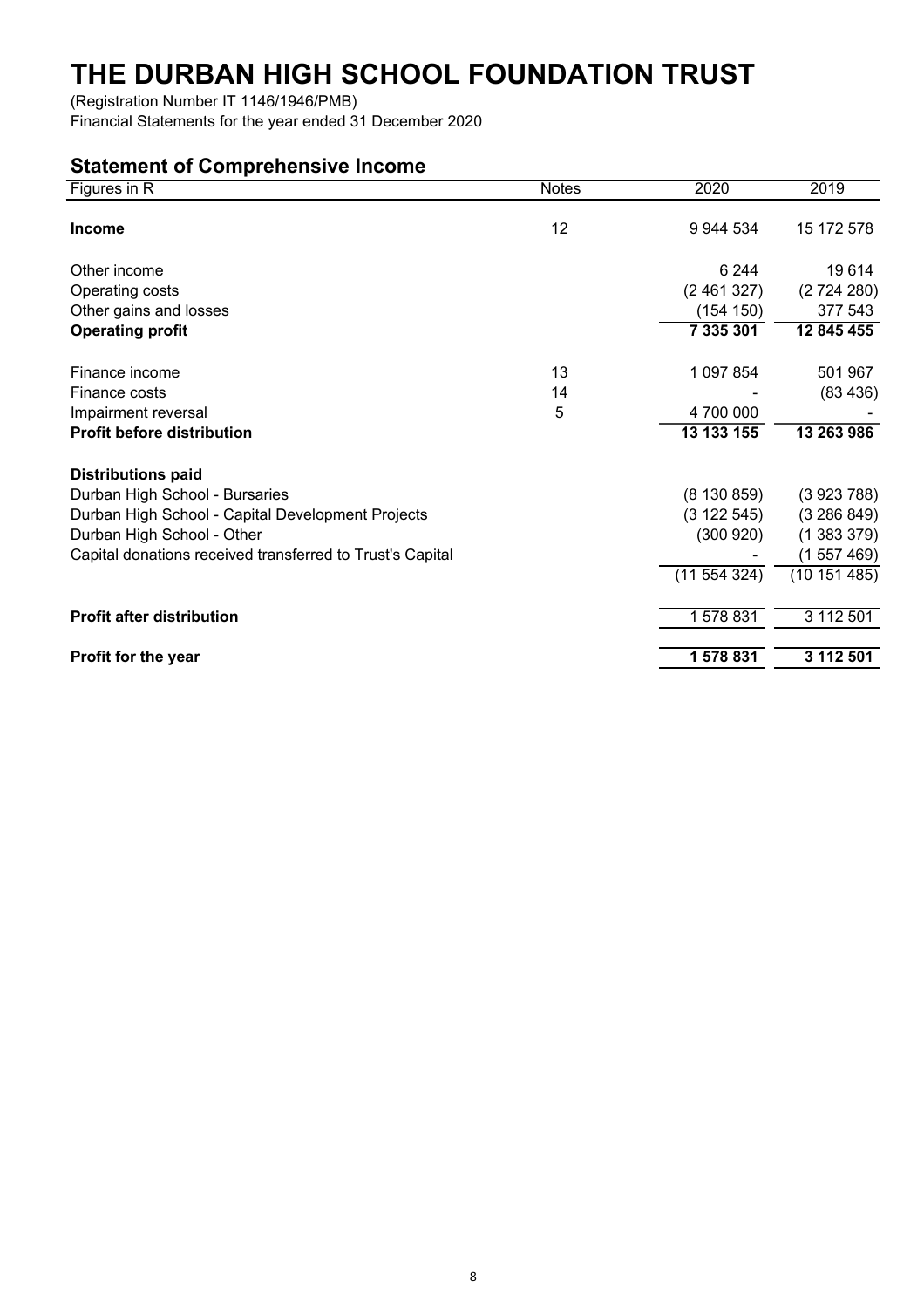(Registration Number IT 1146/1946/PMB) Financial Statements for the year ended 31 December 2020

## **Statement of Changes in Trust Funds**

| Figures in R                       | <b>Trust capital</b> | Capital -<br>special funds | Capital -<br><b>Specfic</b><br><b>Bequests</b> | <b>Capital profits</b> | Capital<br><b>Tertiary</b><br><b>Bursaries</b> | <b>Accumulated</b><br><b>loss</b> | <b>Total</b> |
|------------------------------------|----------------------|----------------------------|------------------------------------------------|------------------------|------------------------------------------------|-----------------------------------|--------------|
|                                    |                      |                            |                                                |                        |                                                |                                   |              |
| <b>Balance at 1 January 2019</b>   | 45 437 105           | 3 0 3 5 9 7 0              | 5 541 601                                      | 11 562 202             | 2 625 715                                      | (10108620)                        | 58 093 973   |
| Total comprehensive income for     |                      |                            |                                                |                        |                                                |                                   |              |
| the year                           |                      |                            |                                                |                        |                                                |                                   |              |
| Profit for the year                |                      |                            |                                                |                        |                                                | 13 263 986                        | 13 263 986   |
| Total comprehensive income for     |                      |                            |                                                |                        |                                                |                                   |              |
| the year                           |                      |                            |                                                |                        |                                                | 13 263 986                        | 13 263 986   |
| <b>Distributions</b>               |                      |                            |                                                |                        |                                                | (10151485)                        | (10151485)   |
| Class of '63 capital donations     |                      | 57 469                     |                                                |                        |                                                |                                   | 57 469       |
| Loss on sale of shares             |                      |                            |                                                | (367 238)              |                                                |                                   | (367 238)    |
| Capital donation - C Seabrooke     |                      |                            | 1 500 000                                      |                        |                                                |                                   | 500 000      |
| <b>Balance at 31 December 2019</b> | 45 437 105           | 3 093 439                  | 7 041 601                                      | 11 194 964             | 2 625 715                                      | (6996119)                         | 62 396 705   |
| <b>Balance at 1 January 2020</b>   | 45 437 105           | 3 093 439                  | 7 041 601                                      | 11 194 964             | 2 625 715                                      | (6996119)                         | 62 396 705   |
| Total comprehensive income for     |                      |                            |                                                |                        |                                                |                                   |              |
| the year                           |                      |                            |                                                |                        |                                                |                                   |              |
| Profit for the year                |                      |                            |                                                |                        |                                                | 13 133 155                        | 13 133 155   |
| Total comprehensive income for     |                      |                            |                                                |                        |                                                |                                   |              |
| the year                           |                      |                            |                                                |                        |                                                | 13 133 155                        | 13 133 155   |
| <b>Distributions</b>               |                      |                            |                                                |                        |                                                | (11 554 324)                      | (11 554 324) |
| <b>Balance at 31 December 2020</b> | 45 437 105           | 3 093 439                  | 7 041 601                                      | 11 194 964             | 2 625 715                                      | (5417288)                         | 63 975 536   |
| <b>Notes</b>                       | 8.                   | 9.1                        | 9.2                                            | 9.3                    | 9.4                                            |                                   |              |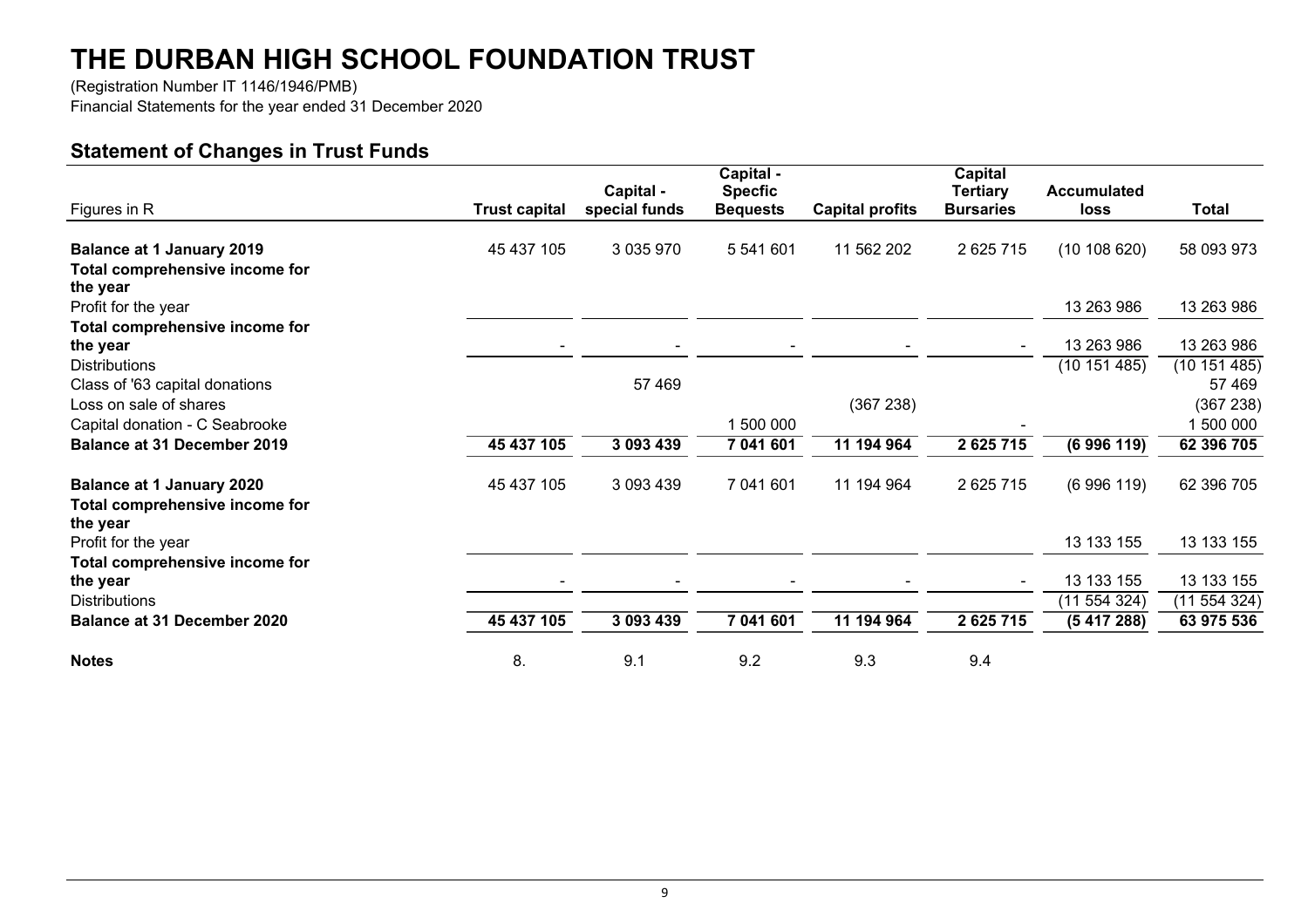(Registration Number IT 1146/1946/PMB) Financial Statements for the year ended 31 December 2020

## **Statement of Cash Flows**

| Figures in R                                           | <b>Notes</b> | 2020         | 2019       |
|--------------------------------------------------------|--------------|--------------|------------|
|                                                        |              |              |            |
| Cash flows from operating activities                   |              | 13 133 155   | 13 263 986 |
| Profit for the year                                    |              |              |            |
| Adjustments for:<br>Finance costs                      |              |              | 83 436     |
| Reversal of impairment on loan                         |              | (4700000)    |            |
|                                                        |              | 4700000      |            |
| Loan donated to Durban High School                     |              | 22 949       | 246 544    |
| Depreciation of tangible assets<br>Investment income   |              | (1097854)    |            |
|                                                        |              |              | (501967)   |
| Profit on disposal of property, plant and equipment    |              |              | (2609)     |
| Change in fair value of shares                         |              | 154 150      | (377543)   |
| Transfer to capital                                    |              |              | (367 238)  |
| Donations paid                                         |              | (11 554 324) | (8594016)  |
| Operating cash flow before working capital changes     |              | 658 076      | 3750593    |
| <b>Working capital changes</b>                         |              |              |            |
| (Increase) / decrease in trade and other receivables   |              | (703 247)    | 1 282 155  |
| Increase in trade and other payables                   |              | 5 862 349    | 10 630 174 |
| Net cash flows from operations                         |              | 5 817 178    | 15 662 922 |
| Investment income                                      |              | 974 009      | 410 215    |
| Finance costs                                          |              |              | (83436)    |
| Dividends received                                     |              | 123 845      | 91752      |
| Net cash flows from operating activities               |              | 6915032      | 16 081 453 |
| Cash flows used in investing activities                |              |              |            |
| Property, plant and equipment acquired                 | 3            |              | (68848)    |
| Investment acquired                                    | 4            | (129 158)    | (1500000)  |
| Proceeds on disposals of property, plant and equipment |              |              | 517 447    |
| Net cash flows used in investing activities            |              | (129 158)    | (1051401)  |
| Cash flows used in financing activities                |              |              |            |
| Loans repaid                                           |              |              | (857261)   |
| Net cash flows used in financing activities            |              |              | (857261)   |
| Net increase in cash and cash equivalents              |              | 6785874      | 14 172 791 |
| Cash and cash equivalents at beginning of the year     |              | 19 341 094   | 5 168 303  |
| Cash and cash equivalents at end of the year           | 7            | 26 126 968   | 19 341 094 |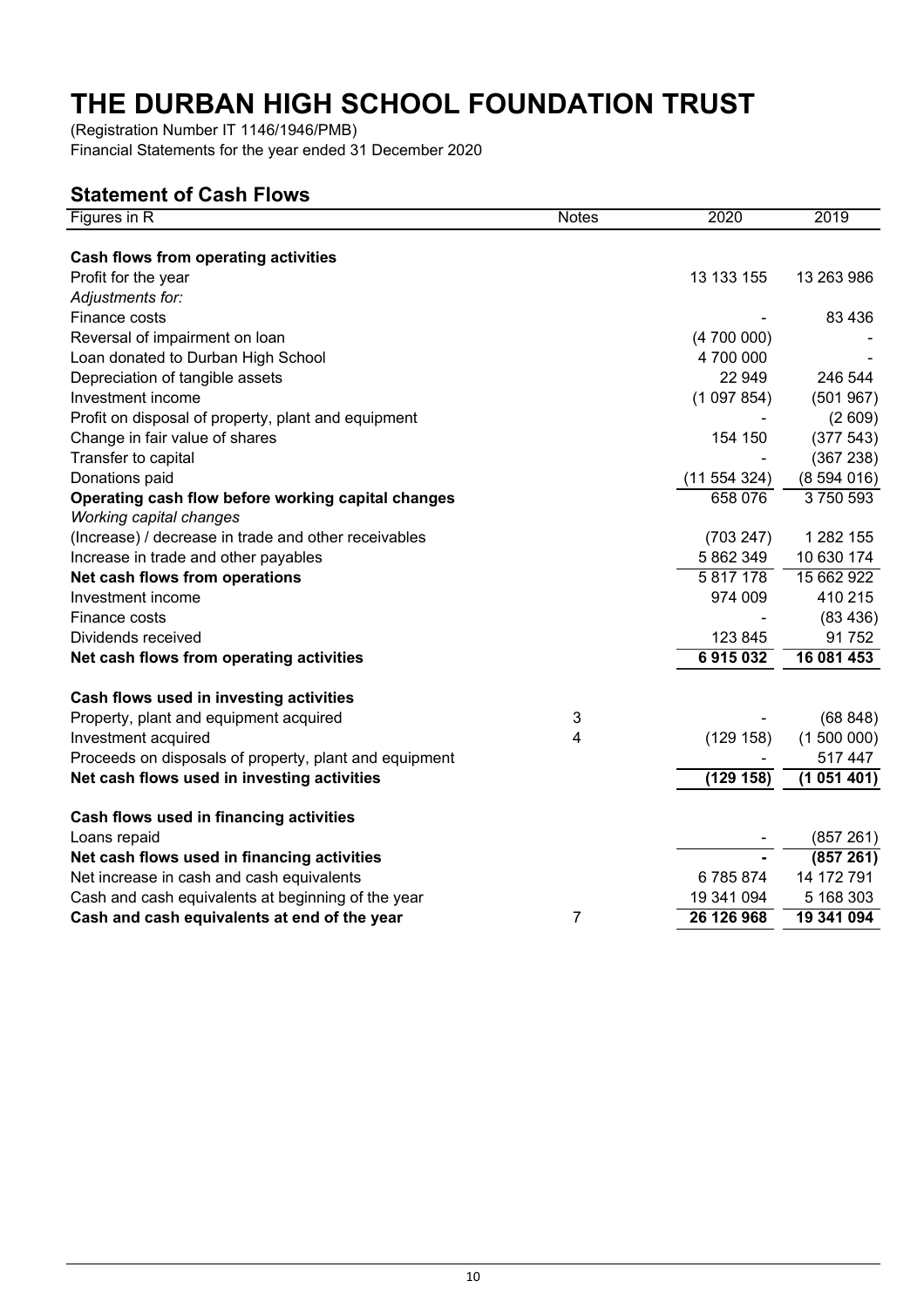(Registration Number IT 1146/1946/PMB) Financial Statements for the year ended 31 December 2020

### **Accounting Policies**

#### **1. General information**

The Durban High School Foundation Trust is a trust founded in South Africa. The type of trust and its principal activities is, as fully set out in the Trust Deed, to initiate and participate in fundraising ventures to raise funds for the beneficiaries of the Trust, to promote the goals and objectives of the beneficiaries, to provide funds or assets to the beneficiaries, to build and strengthen partnerships between the Durban High School, its Old Boys, Durban Preparatory High School and any other educational institution and the public, to establish and govern a credible, professional and high calibre entity, and generally to promote any objects which in the view of the Trustees may be advantageous to the development and extention of Durban High School.

#### **2. Summary of significant accounting policies**

The annual financial statements have been prepared in accordance with entity-specific accounting policies. These financial statements have been prepared under the historical cost convention and are presented in South African Rand.

In preparing the annual financials statements, the Trustee's are required to make judgements, estimates and assumptions that affect the amounts represented in the annual financial statements and related disclosures. The estimates and associated assumptions are based on historical experience and other factors that are considered to be relevant. Actual results in the future could differ from these estimates which may be material to the annual financial statements. Th accounting policies are consistent with the previous period.

#### **2.1 Revenue recognition**

Revenue comprises the fair value of the consideration received or receivable from fund raising activies in the ordinary course of the trust's activities.

The trust recognises revenue when: the amount of revenue can be reliably measured; it is probable that future economic benefits will flow to the entity; and specific criteria have been met for each of the trust's activities, as described below:

#### **2.1.1 Revenue**

Revenue is generally recognised on the accrual basis.

#### **2.1.2 Dividends income**

Dividends income is recognised as revenue when the right to receive payment is established and is shown as 'finance income'.

#### **2.1.3 Interest income**

Interest income is recognised using the effective interest rate method and is shown as finance income.

#### **2.2 Investment property**

Investment property is recognised as an asset when, and only when, it is probable that the future economic benefits will flow to the enterprise, and the cost of the investment property can be reliably measured. Investment property is property held to earn rentals or for capital appreciation or both, rather than for use in the production or supply of goods or services, for administrative purposes, or for sale in the ordinary course of business.

Investment property is initially recognised at cost. Transaction costs are included in the initial measurement.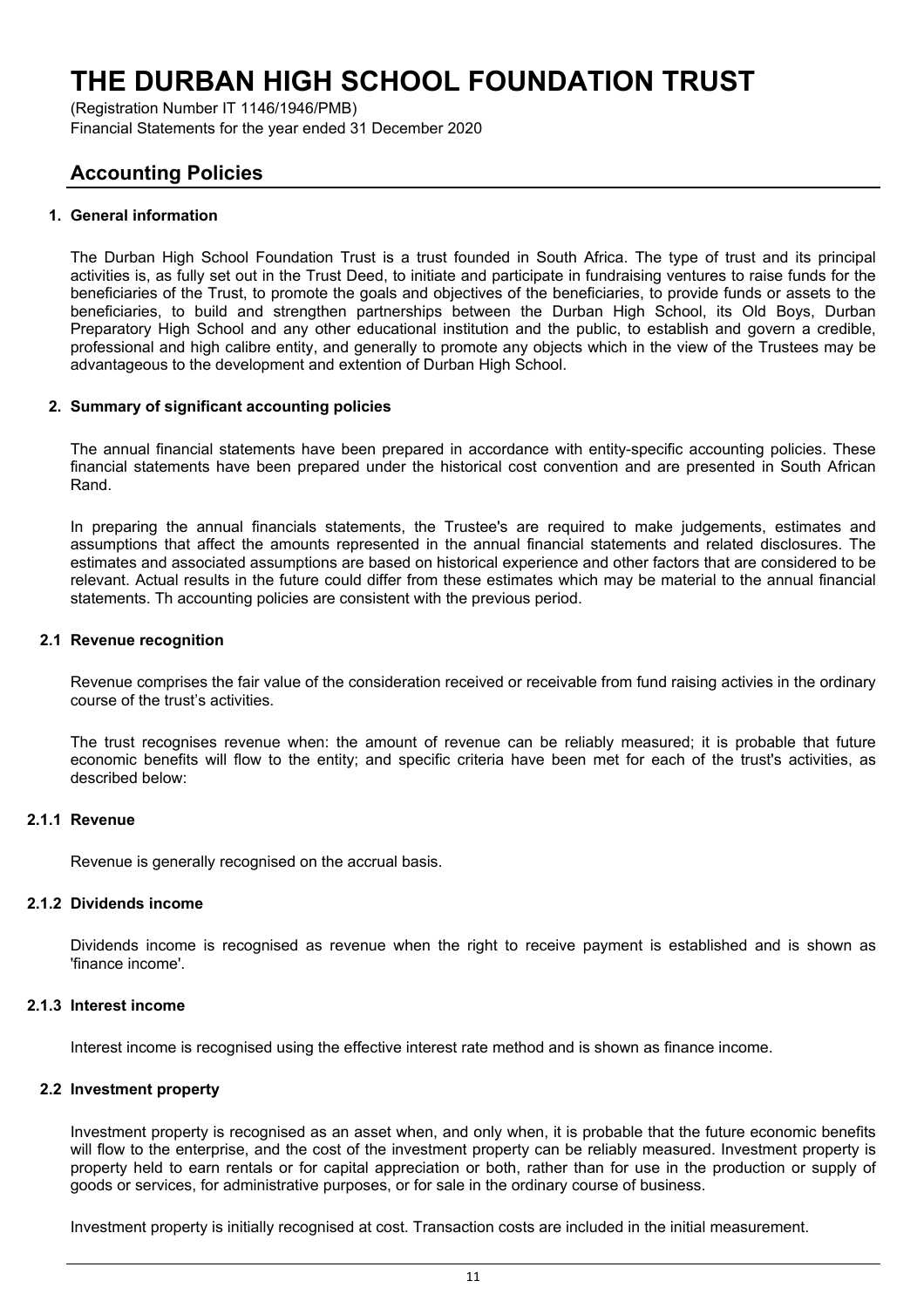(Registration Number IT 1146/1946/PMB) Financial Statements for the year ended 31 December 2020

### **Accounting Policies**

Costs include costs incurred initially and costs incurred subsequently to add to, or to replace a part of, or service a property. If a replacement part is recognised in the carrying amount of the investment property, the carrying amount of the replaced part is derecognised.

After initial recognition, investment property whose fair value can be measured reliably without undue cost or effort shall be measured at fair value at each reporting period with changes in fair value recognised in profit or loss. If the fair value cannot be determined without undue cost and effort, the investment property is classified to property, plant and equipment.

### **2.3 Property, plant and equipment**

Items of property, plant and equipment are measured at cost less accumulated depreciation and any accumulated impairment losses.

Costs include costs incurred initially to acquire or construct an item of property, plant and equipment and costs incurred subsequently to add to, replace part of, or service it. If a replacement cost is recognised in the carrying amount of an item of property, plant and equipment, the carrying amount of the replaced part is derecognised.

Depreciation is charged so as to allocate the cost of assets less their residual values over their estimated useful lives, using the straight-line method. The following rates are used for the depreciation of property, plant and equipment:

| Motor vehicles         | 20.00% |
|------------------------|--------|
| Furniture and fittings | 33.33% |
| Computer equipment     | 33.33% |

#### **2.4 Impairment of non-current assets**

The Trustees assess at each reporting date whether here is any indication that an asset may be impaired. If there is any indication that an asset may be impaired, the recoverable amount is estimated for the individual asset.

If an impairment loss subsequently reverses, the carrying amount of the asset (or group of assets) is increased to the revised estimate of its fair value less costs to sell, but not in excess of the amount that would have been determined had no impairment loss been recognised for the asset (group of assets) in prior years. A reversal of an impairment loss is recognised immediately in profit or loss.

### **2.5 Trade and other receivables**

Trade receivables are recognised initially at the transaction price. They are subsequently measured at amortised cost using the effective interest rate method, less provision for impairment. A provision for impairment of trade receivables is established when there is objective evidence that the trust will not be able to collect all amounts due according to the original terms of the receivables.

#### **2.6 Cash and cash equivalents**

Cash and cash equivalents includes cash on hand, demand deposits and other short-term highly liquid investments with original maturities of three months or less.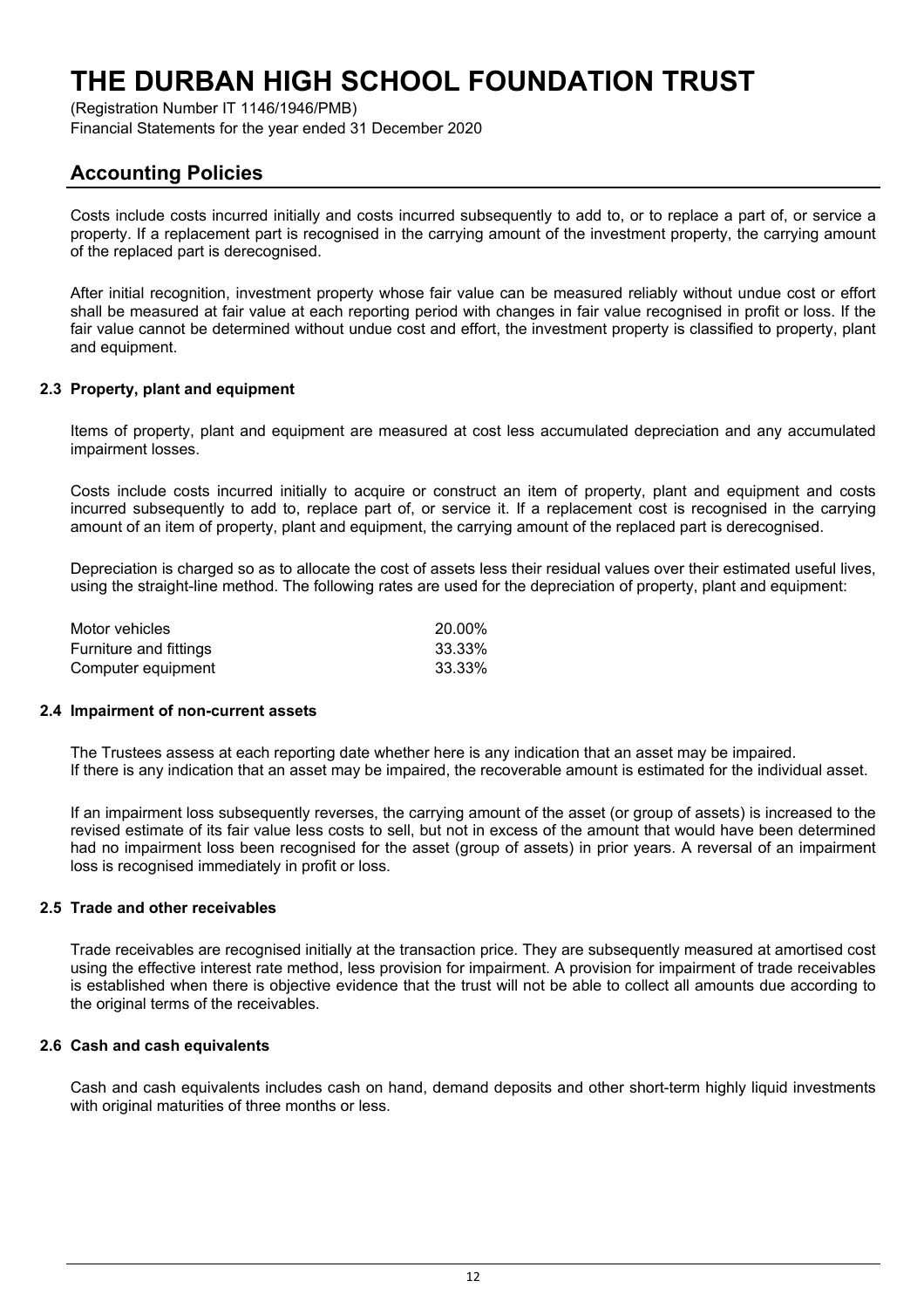(Registration Number IT 1146/1946/PMB) Financial Statements for the year ended 31 December 2020

### **Accounting Policies**

### **2.7 Trust capital and retained earnings**

All funds of a capital nature received by the Trust are accounted for directly to the Trust capital account. This includes the original donation received by the Trustees to establish the Trust, as well as all donations received by the Trustees since the Trust's inception. This excludes capital gains and losses realised by the Trust in the normal course of its business activities. Trust capital is reduced by any capital distributed by the Trustees to any capital beneficiary.

Retained earnings consists of all revenues, capital gains and capital losses retained by the Trust after payment of all expenses, taxes and distributions of income and capital gains to beneficiaries.

#### **2.8 Borrowing costs**

Borrowings are recognised initially at the transaction price (that is, the present value of cash payable to the bank, including transaction costs). Borrowings are subsequently stated at amortised cost. Interest expense is recognised on the basis of the effective interest rate method and is included in finance costs.

Borrowings are classified as current liabilities unless the trust has an unconditional right to defer settlement of the liability for at least 12 months after the reporting date.

### **2.9 Trade payables**

Trade payables are recognised initially at the transaction price and subsequently measured at amortised cost using the effective interest rate method.

#### **2.10 Provisions**

Provisions are measured at the present value of the amount expected to be required to settle the obligation using a pre-tax rate that reflects current market assessments of the time value of money and the risks specific to the obligation. The increase in the provision due to passage of time is recognised as interest expense.

#### **2.11 Donation and Investment Policy**

All investment income and capital vests with the Foundation and the Trustees have sole discretion on the utilisation of all funds.

#### **2.12 Related Parties**

A party is related to the company if any one of the following are met:

- Directly, or indirectly through one or more intermediaries, the party controls, is controlled by or is under common control with the Trust;
- The party is a member of the key management personnel of the Trust;
- The party is a close member of the family of an individual referred to above;
- A close member of the family includes:
	- The individuals domestic partner and children
	- Children of the individuals domestic partner; and
	- Dependents of the individual or the individuals domestic partner.
- The party is a post-employment benefit plan for the employees of the Trust.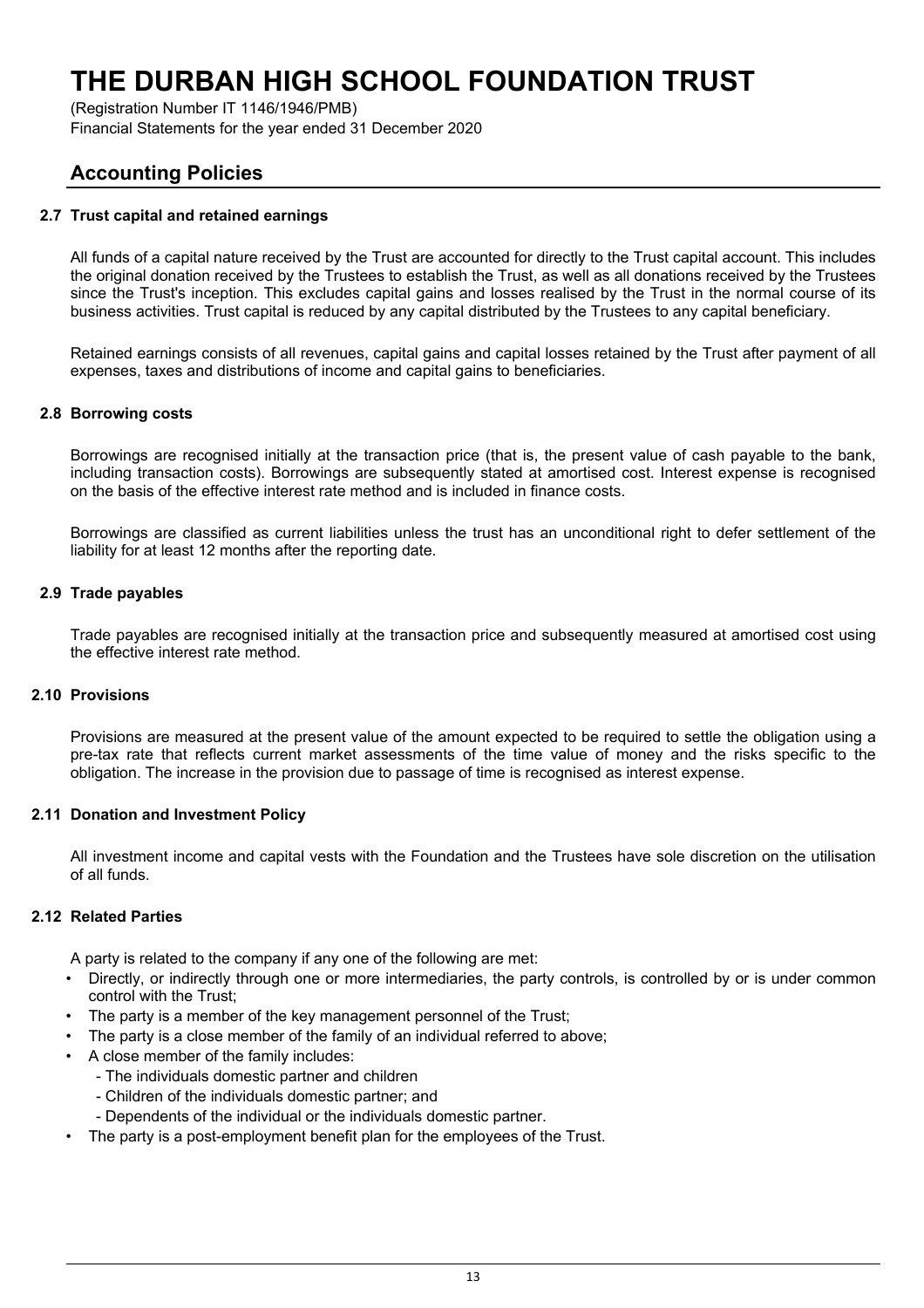(Registration Number IT 1146/1946/PMB)

Financial Statements for the year ended 31 December 2020

## **Notes to the Annual Financial Statements**

### **3. Property, plant and equipment**

|                        |            | 2020                        |                   |            | 2019                        |                   |  |
|------------------------|------------|-----------------------------|-------------------|------------|-----------------------------|-------------------|--|
|                        | Cost       | Accumulated<br>depreciation | Carrying<br>value | Cost       | Accumulated<br>depreciation | Carrying<br>value |  |
| Owned assets           |            |                             |                   |            |                             |                   |  |
| Land and buildings     | 50 000 000 | ۰.                          | 50 000 000        | 50 000 000 | -                           | 50 000 000        |  |
| Furniture and fittings | 58 600     | (37 439)                    | 21 161            | 58 600     | (17906)                     | 40 694            |  |
| Computer equipment     | 10 248     | (5 124)                     | 5 1 2 4           | 10 248     | (1708)                      | 8 5 4 0           |  |
|                        | 50 068 848 | (42563)                     | 50 026 285        | 50 068 848 | (19614)                     | 50 049 234        |  |

The carrying amounts of property, plant and equipment can be reconciled as follows:

|                        | Carrying value<br>at beginning of         |           |           |              | 2020 Carrying<br>value at end of         |
|------------------------|-------------------------------------------|-----------|-----------|--------------|------------------------------------------|
|                        | year                                      | Additions | Disposals | Depreciation | year                                     |
| Owned assets           |                                           |           |           |              |                                          |
| Land and buildings     | 50 000 000                                |           |           |              | 50 000 000                               |
| Furniture and fittings | 40 694                                    |           |           | (19533)      | 21 161                                   |
| Computer equipment     | 8 5 4 0                                   |           |           | (3416)       | 5 1 2 4                                  |
|                        | 50 049 234                                |           |           | (22 949)     | 50 026 285                               |
|                        | Carrying value<br>at beginning of<br>year | Additions | Disposals | Depreciation | 2019 Carrying<br>value at end of<br>year |
| Owned assets           |                                           |           |           |              |                                          |
| Land and buildings     | 50 000 000                                |           |           |              | 50 000 000                               |
| Motor vehicles         | 586 273                                   |           | (359 343) | (226930)     |                                          |
| Furniture and fittings |                                           | 58 600    |           | (17906)      | 40 694                                   |
|                        |                                           |           |           |              |                                          |
| Computer equipment     |                                           | 10 248    |           | 708)<br>(1   | 8 5 4 0                                  |

|                            | 2020<br>R  | 2019<br>R  |
|----------------------------|------------|------------|
| <b>Details of property</b> |            |            |
| Opening balance            | 50 000 000 | 50 000 000 |

Erf 944, Durban North Township, Province of Kwa-Zulu Natal, Measuring 2.1936 H. Erf 951, Durban North Township, portion No 165 Province of Kwa-Zulu Natal, Measuring 2.1193H.

Details of property continued onto next page...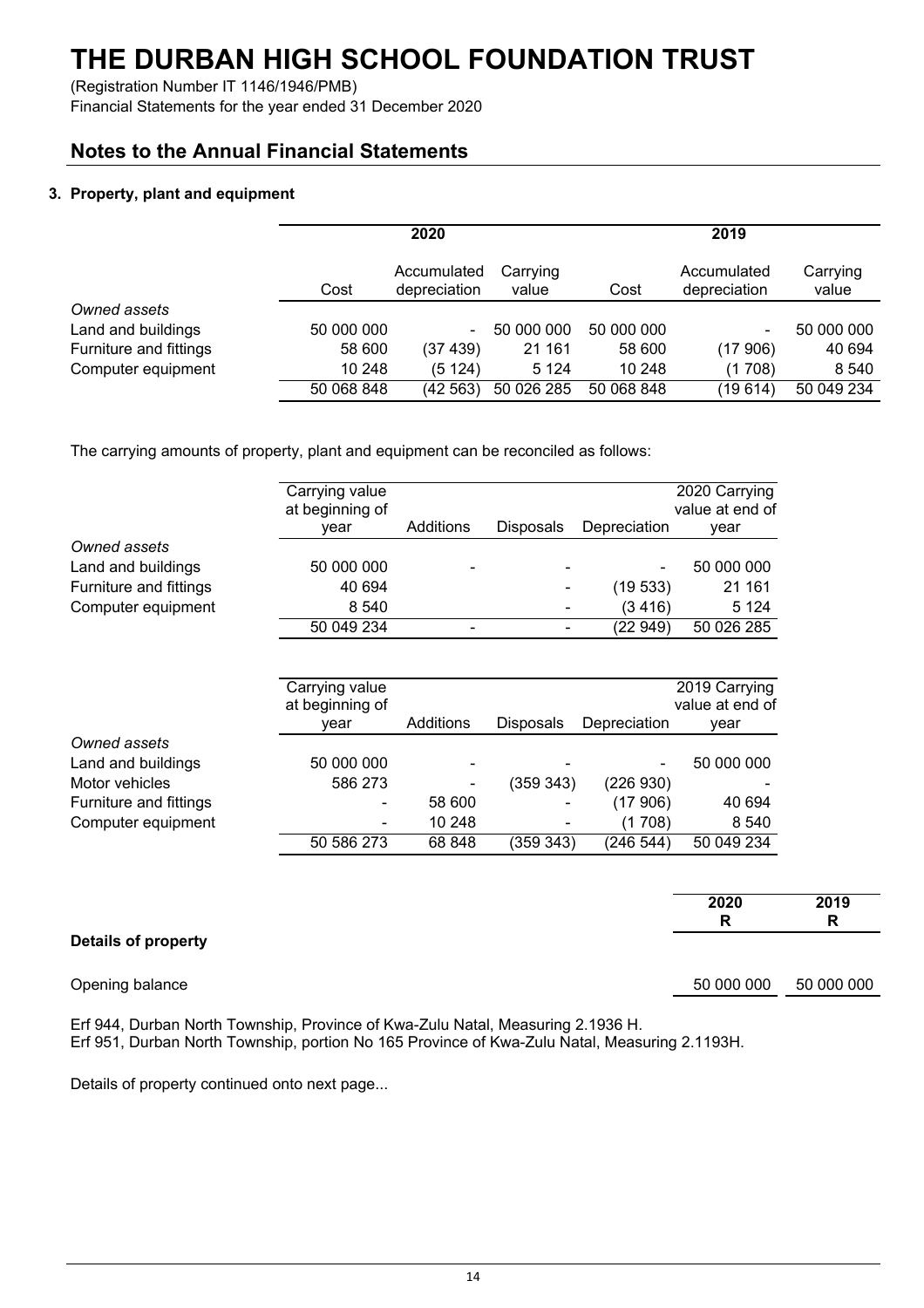(Registration Number IT 1146/1946/PMB)

Financial Statements for the year ended 31 December 2020

### **Notes to the Annual Financial Statements**

| $- \cdot$<br>in<br>Figures | 2020<br>_____ | 201<br>— UIV<br>___ |
|----------------------------|---------------|---------------------|

As 20 Gainsborough Drive Share Block (Pty) Ltd was unable to deliver a guarantee for the purchase price payable against transfer by the latest agreed date, it was decided to cancel the sale agreement concluded in 2016 with a forfeiture of all interest paid by the Purchaser to the Foundation and to conclude a new Consolidated Sale Agreement supported by comprehensive suretyships. This Consolidated Sale Agreement and Suretyships were signed by the Purchaser and its members on the 8 May 2019 and 18 June 2019 and the comprehensive suretyships has been accepted by the Foundation now that new LoA have been issued to the Trustees of the Foundation and a written resolution has been signed by all Trustees named in the new LoA.

During the year under review the purchaser of the DHSOBC Property defaulted against the payment terms agreed per Addendum 1 signed on 15th and 18th November 2019 by both parties. The default was as a result of the National Lockdown implemented in March 2020 in response to the COVID-19 pandemic. Given the uncertainty regarding the impact of the lockdown the Trustees were not in a position to re-negotiate with the purchaser before the 31 December 2020. In the absence of a new agreement, the purchaser continued to make a monthly interest payment.

### **4. Investments**

| Unit Trusts - at cost         | Cost Price   | Cost Price   |
|-------------------------------|--------------|--------------|
| Allan Gray Equity Fund        | 4 000 000    | 4 000 000    |
| Unit Trusts - at market value | Market Value | Market Value |
| Allan Gray Equity Fund        | 4 010 900    | 4 035 892    |

The carrying amounts of investments are shown at market value.

#### **5. Loans receivable**

| Loans receivable - Durban High School | $-4700000$      |
|---------------------------------------|-----------------|
| Impairment loss                       | $-$ (4 700 000) |
|                                       |                 |

As per resolution passed on the 11th September 2020, the impairment has been reversed and the loan has been donated to Durban High School in line with a resolution passed by the Trustees on 14 January 2014.

#### **6. Trade and other receivables**

| Club Debtors                      | 21 6 29    | 21 6 26    |
|-----------------------------------|------------|------------|
| Durban High School                | 833793     | 331 519    |
| Value Added Tax                   | 267 935    | 66 965     |
|                                   | 1 123 357  | 420 110    |
| 7. Cash and cash equivalents      |            |            |
| Cash on hand - favourable balance | -          | 444        |
| Bank balances- favourable balance | 26 126 968 | 19 340 650 |
|                                   | 26 126 968 | 19 341 094 |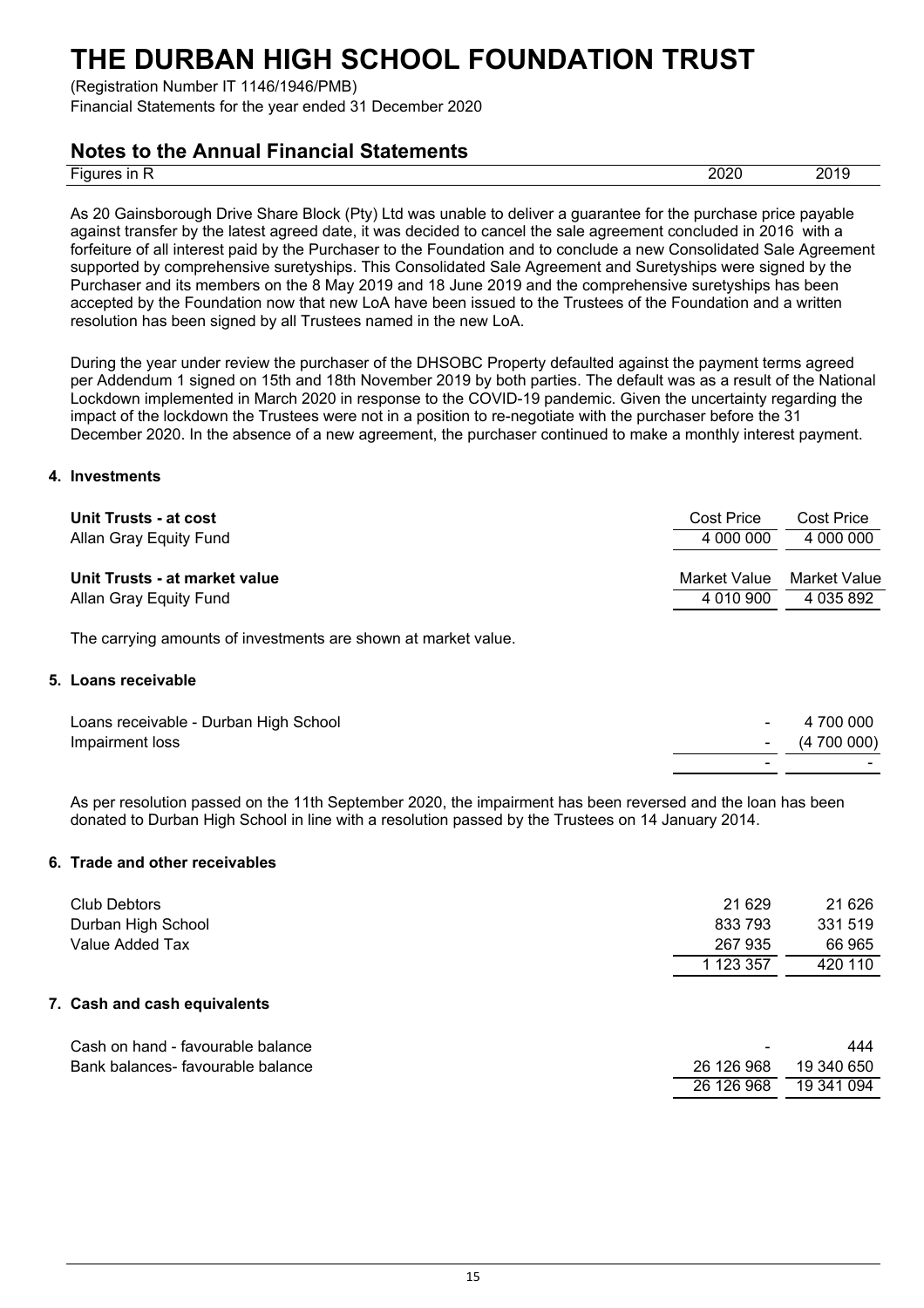(Registration Number IT 1146/1946/PMB)

Financial Statements for the year ended 31 December 2020

### **Notes to the Annual Financial Statements**

| Figures in R                                                                         | 2020       | 2019       |
|--------------------------------------------------------------------------------------|------------|------------|
| 8. Reserves                                                                          |            |            |
| Balance at beginning of the year                                                     | 45 437 105 | 45 437 105 |
| Balance at the end of the year                                                       | 45 437 105 | 45 437 105 |
| 9. Trust Capital                                                                     | 23 955 719 | 23 955 719 |
| 9.1 Capital Profits                                                                  |            |            |
| Durban High School Trust capital                                                     | 737 803    | 737 803    |
| Durban High School Trust bequest                                                     | 530 577    | 530 577    |
| Durban High School - 125 celebrations                                                | 56 885     | 56 885     |
| Durban High School Association Scholarships                                          | 88 935     | 88 935     |
| Avoidance of sexual abuse                                                            | 624 945    | 624 945    |
| <b>DHS Foundation Functions</b>                                                      | 66 223     | 66 223     |
| Class of 1963                                                                        | 259 815    | 259 815    |
| Consolidation various small donations                                                | 728 256    | 728 256    |
|                                                                                      | 3 093 439  | 3 093 439  |
| 9.2 Capital - Specific requests                                                      |            |            |
| Pat Goss Fund                                                                        | 2 075 661  | 2075661    |
| <b>Estate of Late FD Tomlin</b>                                                      | 815 940    | 815 940    |
| Karel Tip Class' 62                                                                  | 150 000    | 150 000    |
| Capital Donation - C Seabrooke                                                       | 4 000 000  | 4 000 000  |
|                                                                                      | 7 041 601  | 7 041 601  |
| These bequests/donations have specific requests as to the use of the income thereon. |            |            |
| 9.3 Capital Profits                                                                  |            |            |
| Profit on sale of:                                                                   | 8 944 690  | 8 944 690  |
| • Portion 4 of Erf 951 Durban North; and                                             |            |            |
| • Portions 223 & 224 (of 165) of Erf 944 Durban North.                               |            |            |
| Distribution - Durban High School                                                    | (2366834)  | (2366834)  |
| Distribution - Durban Old Boy's Club                                                 | (3311217)  | (3311217)  |
| Profit on sale of investments                                                        | 7 928 325  | 7 928 325  |
|                                                                                      | 11 194 964 | 11 194 964 |
| 9.4 Capital Tertiary Bursaries                                                       |            |            |
| <b>Estate Readshaw Bequest</b>                                                       | 1 590 009  | 1 590 009  |
| Lillian Readshaw Scholarship                                                         | 244 000    | 244 000    |
| <b>LCW Theobald Scholarship</b>                                                      | 341 668    | 341 668    |
| <b>Cecil Renaud Fund</b>                                                             | 105 600    | 105 600    |
| <b>BE Masojada Fund</b>                                                              | 344 438    | 344 438    |

Donations received in prior years with requests that they be used for tertiary educational bursaries for Durban High School learners.

2 625 715 2 625 715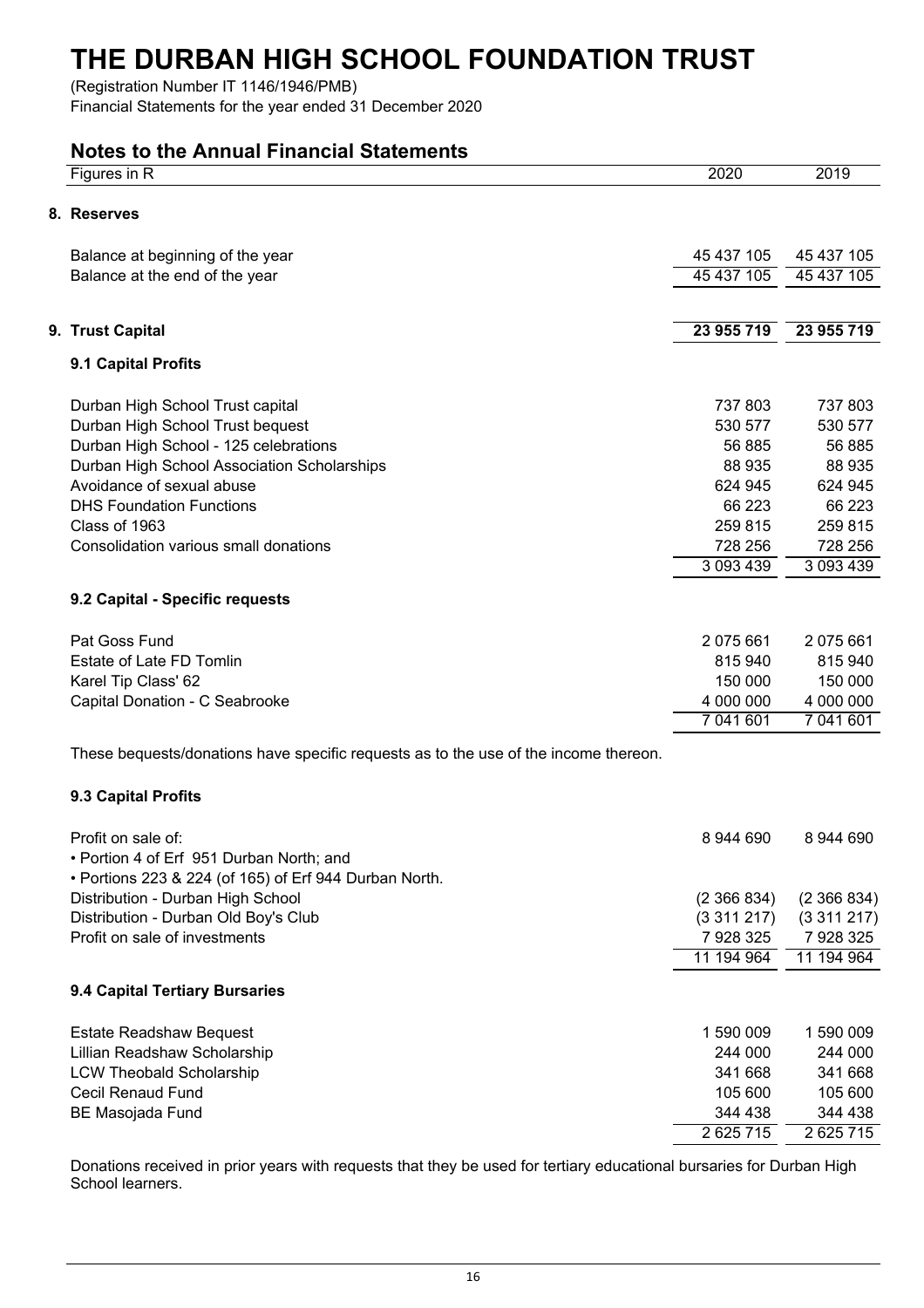(Registration Number IT 1146/1946/PMB)

Financial Statements for the year ended 31 December 2020

### **Notes to the Annual Financial Statements**

| $- \cdot$              |                | . .        |
|------------------------|----------------|------------|
| in I<br><b>Figures</b> | onor.<br>– UZU | ንሮ         |
|                        |                | --<br>____ |

### **10. Provisions**

The following provisions are included in accounts payable:

|                                                                          |            | 2020             |           | 2019       |
|--------------------------------------------------------------------------|------------|------------------|-----------|------------|
|                                                                          | Legal Fees | <b>Audit Fee</b> | Total     | Total      |
| Carrying amount at the beginning of the year                             |            | 98 700           | 98 700    | 46 200     |
| Current year provision                                                   | 42 960     | 63 000           | 105 960   | 52 500     |
| Amounts incurred and charged against the provision                       |            | (52 500)         | (52 500)  |            |
| Unused amounts reversed during the period                                |            | (46 200)         | (46 200)  |            |
| Carrying amount at end of the year                                       | 42 960     | 63 000           | 105 960   | 98 700     |
|                                                                          |            |                  |           |            |
| 11. Trade and other payables                                             |            |                  |           |            |
| Trade creditors                                                          |            |                  | 580 765   | 182 863    |
| <b>Accrued liabilities</b>                                               |            |                  | 1 2 7 1   | 9961       |
| Sundry creditors                                                         |            |                  |           | 41799      |
| Unutilised funds - Old Boys Supporters Club                              |            |                  | 93 4 54   | 93 4 54    |
| PAYE, UIF & SDL                                                          |            |                  | 30 524    |            |
| Leave pay provision                                                      |            |                  |           | 22 848     |
| C. Seabrooke                                                             |            |                  |           | 1 000 000  |
|                                                                          |            |                  | 706 014   | 1 350 925  |
| 12. Income                                                               |            |                  |           |            |
| An analysis of income is as follows:                                     |            |                  |           |            |
| Donations Received - S18A                                                |            |                  | 4 953 216 | 8 040 259  |
| Donations Received - Other                                               |            |                  | 326 872   | 634 150    |
| Discount received                                                        |            |                  |           | 2 0 0 0    |
| Penalty interest accrued in respect of the disposal of Old Boys Property |            |                  | 3 892 448 | 4 945 185  |
| Profit from fundraising activities                                       |            |                  | 36 101    | 47 022     |
| Electricity recoveries                                                   |            |                  | 50 708    |            |
| Rent received                                                            |            |                  | 678 928   | 1 503 962  |
| Book sales                                                               |            |                  | 6 2 6 1   |            |
|                                                                          |            |                  | 9 944 534 | 15 172 578 |
| 13. Finance income                                                       |            |                  |           |            |
| Interest received                                                        |            |                  | 974 009   | 410 215    |
| Dividends received from listed companies                                 |            |                  | 123 845   | 91752      |
|                                                                          |            |                  | 1 097 854 | 501 967    |
| 14. Finance costs                                                        |            |                  |           |            |
|                                                                          |            |                  |           |            |
| <b>SARS</b>                                                              |            |                  |           | 4 0 5 1    |
| Wesbank instalment sale agreement                                        |            |                  |           | 79 385     |
|                                                                          |            |                  |           | 83 4 36    |
|                                                                          |            |                  |           |            |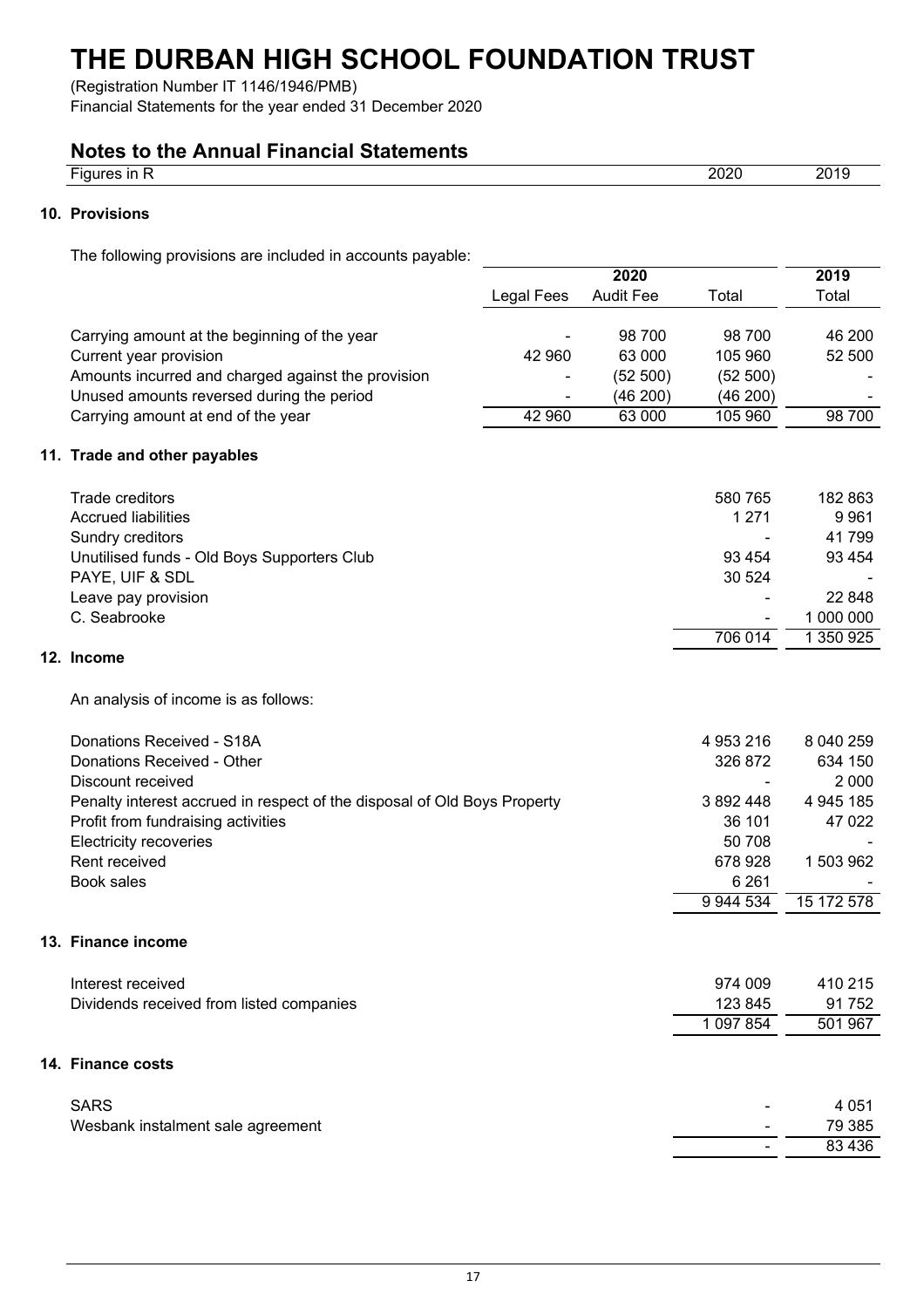(Registration Number IT 1146/1946/PMB)

Financial Statements for the year ended 31 December 2020

### **Notes to the Annual Financial Statements**

Figures in R 2020 2019

#### **15. Income tax expense**

The Trust is not liable for taxation as it has been approved as a Public Benefit Organisation in terms of S30 of the Income Tax Act and the receipts and accruals are exempt in terms of S10(1)(cN), under registration number 930022185.

The Trust is liable for taxation on its trading income less apportioned expenditure. Its trading income comprises rental income from its property which is in the process of being sold and some sundry income.

#### **16. Events after reporting date**

Subsequent to 31 December 2020 the board of trustees was able to conclude a new offer on the DHSOBC Property which was signed by both parties on 2 March 2021. Per the new agreement the purchaser has until 30 September 2021 to pay the balance of the purchase price.

#### **17. Profit from fundraising activities**

Fundraising activities for 2020 consisted of events such as golf days and horseflies supporter club.

#### **Contributions received toward fundraising activities**

| A Crawford - S18A Donation           | $\sim$         | 40 000  |
|--------------------------------------|----------------|---------|
| CFC and Trading (Pty) Ltd            | $\sim$         | 29 000  |
| Philip Wylie                         | $\blacksquare$ | 14 030  |
| Contributions received under R12 000 | 136 115        | 246 693 |
|                                      | 136 115        | 329 723 |

#### **18. Donations**

| Non-section 18A donation                                  |         |
|-----------------------------------------------------------|---------|
| Beier Envirotec (Pty) Ltd                                 | 27 800  |
| Chris Seabrooke (Music Centre)                            | 32 260  |
| Class '73<br>65 000                                       |         |
| Derick Bass<br>56 174                                     |         |
| Dr Chris Jennings                                         | 118 000 |
| lan and Laura Marthinusen                                 | 30 000  |
| 134 389<br>Impact DHS                                     |         |
| (100000)<br>MacBean Beier Plastics (Pty) Ltd. t/a Neucoat | 100 000 |
| Neil Coppen                                               | 60 000  |
| Photo Note CC                                             | 27 500  |
| <b>Quinton Oswald</b>                                     | 56 691  |
| 104 575<br>Roger Eaton                                    |         |
| Total Marketing Support 360 SA (Pty) Ltd                  | 40 000  |
| Victor Daitz Foundation                                   | 114 650 |
| Donations received under R12 000<br>66 734                | 27 249  |
| 326872                                                    | 634 150 |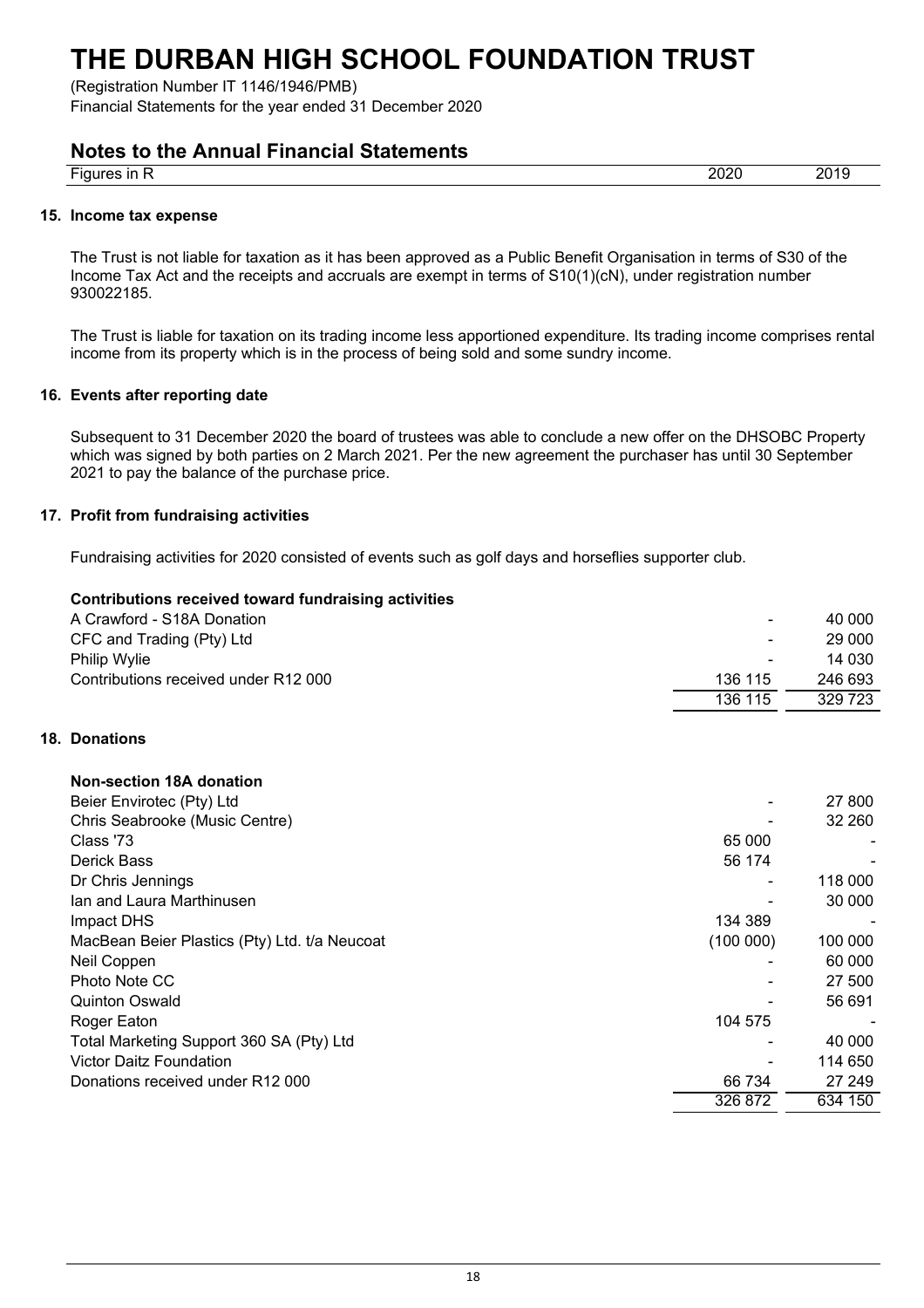(Registration Number IT 1146/1946/PMB)

Financial Statements for the year ended 31 December 2020

### **Notes to the Annual Financial Statements**

| <b>Section 18A donation</b><br><b>Andrew Aitken</b><br>17 400<br><b>Andrew Crawford</b><br>15 000<br>Apparel Components Manufacturers (Pty) Ltd<br>52 000<br>Bitrim Management & Financial Services (Pty) Ltd<br>164 000<br>Cecil Renaud Educational and Charitable Trust<br>35 000<br>20 000<br>CFC and Trading (Pty) Ltd<br><b>Charles Allan Solomon</b><br>50 000<br>50 000<br><b>Chris Seabrooke</b><br>994 000<br>1 176 000<br>800 000<br>1 000 000<br>Chris Seabrooke (Seabrooke Theatre)<br>200 000<br>Chris Seabrooke (Seabrooke Digiproject)<br>Colin Woodcock<br>56 400<br>29 500<br><b>Compendium Insurance Brokers</b><br>27 200<br>128 800<br>Conrite Walls (Pty) Ltd<br>200 000<br>Datatec<br><b>Denzil Andrews</b><br>124 150<br>Derick Bass<br>54 780<br>56 400<br>George Bennett<br>Gillian Freda Solomon<br>50 000<br>56 400<br>Uniform Manufacturers (Pty) Ltd<br><b>Grant Oldfield</b><br>100 000<br>120 000<br>141 000<br><b>Howard Buttery</b><br>lan Robertson<br>100 000<br>Ian Wedderburn<br>55 000<br>Isaac Sandler Charitable Trust<br>302 700<br>260 000<br>Jakamar Trust<br>55 000<br>John Moshal<br>55 000<br>Jonothan Beare<br>1 000 000<br>50 000<br>100 000<br>Kenneth Herbert Douglas Solomon<br><b>Kenneth Lawson</b><br>30 000<br>Lance Corbett<br>55 000<br>50 000<br>Litho<br>130 000<br>LP Wattrus<br>RAJ Investments Holding (Pty) Ltd<br>17438<br>170 000<br>220 000<br>Narrowtex (Pty) Ltd<br>National Braiding Industries (Pty) Ltd<br>71 000<br>NCR Consulting (Pty) Ltd<br>25 000<br>25 000<br>P De Chaomony 81<br>20 000<br>P De Villiers<br>44 870<br>Peter O'Donoghue<br>16 000<br>Photo Note CC<br>27 500<br>Phumelela Msomi<br>39 000<br>22 500 | Figures in R | 2020 | 2019 |
|---------------------------------------------------------------------------------------------------------------------------------------------------------------------------------------------------------------------------------------------------------------------------------------------------------------------------------------------------------------------------------------------------------------------------------------------------------------------------------------------------------------------------------------------------------------------------------------------------------------------------------------------------------------------------------------------------------------------------------------------------------------------------------------------------------------------------------------------------------------------------------------------------------------------------------------------------------------------------------------------------------------------------------------------------------------------------------------------------------------------------------------------------------------------------------------------------------------------------------------------------------------------------------------------------------------------------------------------------------------------------------------------------------------------------------------------------------------------------------------------------------------------------------------------------------------------------------------------------------------------------------------------------------------------------------------------------|--------------|------|------|
|                                                                                                                                                                                                                                                                                                                                                                                                                                                                                                                                                                                                                                                                                                                                                                                                                                                                                                                                                                                                                                                                                                                                                                                                                                                                                                                                                                                                                                                                                                                                                                                                                                                                                                   |              |      |      |
|                                                                                                                                                                                                                                                                                                                                                                                                                                                                                                                                                                                                                                                                                                                                                                                                                                                                                                                                                                                                                                                                                                                                                                                                                                                                                                                                                                                                                                                                                                                                                                                                                                                                                                   |              |      |      |
|                                                                                                                                                                                                                                                                                                                                                                                                                                                                                                                                                                                                                                                                                                                                                                                                                                                                                                                                                                                                                                                                                                                                                                                                                                                                                                                                                                                                                                                                                                                                                                                                                                                                                                   |              |      |      |
|                                                                                                                                                                                                                                                                                                                                                                                                                                                                                                                                                                                                                                                                                                                                                                                                                                                                                                                                                                                                                                                                                                                                                                                                                                                                                                                                                                                                                                                                                                                                                                                                                                                                                                   |              |      |      |
|                                                                                                                                                                                                                                                                                                                                                                                                                                                                                                                                                                                                                                                                                                                                                                                                                                                                                                                                                                                                                                                                                                                                                                                                                                                                                                                                                                                                                                                                                                                                                                                                                                                                                                   |              |      |      |
|                                                                                                                                                                                                                                                                                                                                                                                                                                                                                                                                                                                                                                                                                                                                                                                                                                                                                                                                                                                                                                                                                                                                                                                                                                                                                                                                                                                                                                                                                                                                                                                                                                                                                                   |              |      |      |
|                                                                                                                                                                                                                                                                                                                                                                                                                                                                                                                                                                                                                                                                                                                                                                                                                                                                                                                                                                                                                                                                                                                                                                                                                                                                                                                                                                                                                                                                                                                                                                                                                                                                                                   |              |      |      |
|                                                                                                                                                                                                                                                                                                                                                                                                                                                                                                                                                                                                                                                                                                                                                                                                                                                                                                                                                                                                                                                                                                                                                                                                                                                                                                                                                                                                                                                                                                                                                                                                                                                                                                   |              |      |      |
|                                                                                                                                                                                                                                                                                                                                                                                                                                                                                                                                                                                                                                                                                                                                                                                                                                                                                                                                                                                                                                                                                                                                                                                                                                                                                                                                                                                                                                                                                                                                                                                                                                                                                                   |              |      |      |
|                                                                                                                                                                                                                                                                                                                                                                                                                                                                                                                                                                                                                                                                                                                                                                                                                                                                                                                                                                                                                                                                                                                                                                                                                                                                                                                                                                                                                                                                                                                                                                                                                                                                                                   |              |      |      |
|                                                                                                                                                                                                                                                                                                                                                                                                                                                                                                                                                                                                                                                                                                                                                                                                                                                                                                                                                                                                                                                                                                                                                                                                                                                                                                                                                                                                                                                                                                                                                                                                                                                                                                   |              |      |      |
|                                                                                                                                                                                                                                                                                                                                                                                                                                                                                                                                                                                                                                                                                                                                                                                                                                                                                                                                                                                                                                                                                                                                                                                                                                                                                                                                                                                                                                                                                                                                                                                                                                                                                                   |              |      |      |
|                                                                                                                                                                                                                                                                                                                                                                                                                                                                                                                                                                                                                                                                                                                                                                                                                                                                                                                                                                                                                                                                                                                                                                                                                                                                                                                                                                                                                                                                                                                                                                                                                                                                                                   |              |      |      |
|                                                                                                                                                                                                                                                                                                                                                                                                                                                                                                                                                                                                                                                                                                                                                                                                                                                                                                                                                                                                                                                                                                                                                                                                                                                                                                                                                                                                                                                                                                                                                                                                                                                                                                   |              |      |      |
|                                                                                                                                                                                                                                                                                                                                                                                                                                                                                                                                                                                                                                                                                                                                                                                                                                                                                                                                                                                                                                                                                                                                                                                                                                                                                                                                                                                                                                                                                                                                                                                                                                                                                                   |              |      |      |
|                                                                                                                                                                                                                                                                                                                                                                                                                                                                                                                                                                                                                                                                                                                                                                                                                                                                                                                                                                                                                                                                                                                                                                                                                                                                                                                                                                                                                                                                                                                                                                                                                                                                                                   |              |      |      |
|                                                                                                                                                                                                                                                                                                                                                                                                                                                                                                                                                                                                                                                                                                                                                                                                                                                                                                                                                                                                                                                                                                                                                                                                                                                                                                                                                                                                                                                                                                                                                                                                                                                                                                   |              |      |      |
|                                                                                                                                                                                                                                                                                                                                                                                                                                                                                                                                                                                                                                                                                                                                                                                                                                                                                                                                                                                                                                                                                                                                                                                                                                                                                                                                                                                                                                                                                                                                                                                                                                                                                                   |              |      |      |
|                                                                                                                                                                                                                                                                                                                                                                                                                                                                                                                                                                                                                                                                                                                                                                                                                                                                                                                                                                                                                                                                                                                                                                                                                                                                                                                                                                                                                                                                                                                                                                                                                                                                                                   |              |      |      |
|                                                                                                                                                                                                                                                                                                                                                                                                                                                                                                                                                                                                                                                                                                                                                                                                                                                                                                                                                                                                                                                                                                                                                                                                                                                                                                                                                                                                                                                                                                                                                                                                                                                                                                   |              |      |      |
|                                                                                                                                                                                                                                                                                                                                                                                                                                                                                                                                                                                                                                                                                                                                                                                                                                                                                                                                                                                                                                                                                                                                                                                                                                                                                                                                                                                                                                                                                                                                                                                                                                                                                                   |              |      |      |
|                                                                                                                                                                                                                                                                                                                                                                                                                                                                                                                                                                                                                                                                                                                                                                                                                                                                                                                                                                                                                                                                                                                                                                                                                                                                                                                                                                                                                                                                                                                                                                                                                                                                                                   |              |      |      |
|                                                                                                                                                                                                                                                                                                                                                                                                                                                                                                                                                                                                                                                                                                                                                                                                                                                                                                                                                                                                                                                                                                                                                                                                                                                                                                                                                                                                                                                                                                                                                                                                                                                                                                   |              |      |      |
|                                                                                                                                                                                                                                                                                                                                                                                                                                                                                                                                                                                                                                                                                                                                                                                                                                                                                                                                                                                                                                                                                                                                                                                                                                                                                                                                                                                                                                                                                                                                                                                                                                                                                                   |              |      |      |
|                                                                                                                                                                                                                                                                                                                                                                                                                                                                                                                                                                                                                                                                                                                                                                                                                                                                                                                                                                                                                                                                                                                                                                                                                                                                                                                                                                                                                                                                                                                                                                                                                                                                                                   |              |      |      |
|                                                                                                                                                                                                                                                                                                                                                                                                                                                                                                                                                                                                                                                                                                                                                                                                                                                                                                                                                                                                                                                                                                                                                                                                                                                                                                                                                                                                                                                                                                                                                                                                                                                                                                   |              |      |      |
|                                                                                                                                                                                                                                                                                                                                                                                                                                                                                                                                                                                                                                                                                                                                                                                                                                                                                                                                                                                                                                                                                                                                                                                                                                                                                                                                                                                                                                                                                                                                                                                                                                                                                                   |              |      |      |
|                                                                                                                                                                                                                                                                                                                                                                                                                                                                                                                                                                                                                                                                                                                                                                                                                                                                                                                                                                                                                                                                                                                                                                                                                                                                                                                                                                                                                                                                                                                                                                                                                                                                                                   |              |      |      |
|                                                                                                                                                                                                                                                                                                                                                                                                                                                                                                                                                                                                                                                                                                                                                                                                                                                                                                                                                                                                                                                                                                                                                                                                                                                                                                                                                                                                                                                                                                                                                                                                                                                                                                   |              |      |      |
|                                                                                                                                                                                                                                                                                                                                                                                                                                                                                                                                                                                                                                                                                                                                                                                                                                                                                                                                                                                                                                                                                                                                                                                                                                                                                                                                                                                                                                                                                                                                                                                                                                                                                                   |              |      |      |
|                                                                                                                                                                                                                                                                                                                                                                                                                                                                                                                                                                                                                                                                                                                                                                                                                                                                                                                                                                                                                                                                                                                                                                                                                                                                                                                                                                                                                                                                                                                                                                                                                                                                                                   |              |      |      |
|                                                                                                                                                                                                                                                                                                                                                                                                                                                                                                                                                                                                                                                                                                                                                                                                                                                                                                                                                                                                                                                                                                                                                                                                                                                                                                                                                                                                                                                                                                                                                                                                                                                                                                   |              |      |      |
|                                                                                                                                                                                                                                                                                                                                                                                                                                                                                                                                                                                                                                                                                                                                                                                                                                                                                                                                                                                                                                                                                                                                                                                                                                                                                                                                                                                                                                                                                                                                                                                                                                                                                                   |              |      |      |
|                                                                                                                                                                                                                                                                                                                                                                                                                                                                                                                                                                                                                                                                                                                                                                                                                                                                                                                                                                                                                                                                                                                                                                                                                                                                                                                                                                                                                                                                                                                                                                                                                                                                                                   |              |      |      |
|                                                                                                                                                                                                                                                                                                                                                                                                                                                                                                                                                                                                                                                                                                                                                                                                                                                                                                                                                                                                                                                                                                                                                                                                                                                                                                                                                                                                                                                                                                                                                                                                                                                                                                   |              |      |      |
|                                                                                                                                                                                                                                                                                                                                                                                                                                                                                                                                                                                                                                                                                                                                                                                                                                                                                                                                                                                                                                                                                                                                                                                                                                                                                                                                                                                                                                                                                                                                                                                                                                                                                                   |              |      |      |
|                                                                                                                                                                                                                                                                                                                                                                                                                                                                                                                                                                                                                                                                                                                                                                                                                                                                                                                                                                                                                                                                                                                                                                                                                                                                                                                                                                                                                                                                                                                                                                                                                                                                                                   |              |      |      |
|                                                                                                                                                                                                                                                                                                                                                                                                                                                                                                                                                                                                                                                                                                                                                                                                                                                                                                                                                                                                                                                                                                                                                                                                                                                                                                                                                                                                                                                                                                                                                                                                                                                                                                   |              |      |      |
|                                                                                                                                                                                                                                                                                                                                                                                                                                                                                                                                                                                                                                                                                                                                                                                                                                                                                                                                                                                                                                                                                                                                                                                                                                                                                                                                                                                                                                                                                                                                                                                                                                                                                                   |              |      |      |
|                                                                                                                                                                                                                                                                                                                                                                                                                                                                                                                                                                                                                                                                                                                                                                                                                                                                                                                                                                                                                                                                                                                                                                                                                                                                                                                                                                                                                                                                                                                                                                                                                                                                                                   |              |      |      |
|                                                                                                                                                                                                                                                                                                                                                                                                                                                                                                                                                                                                                                                                                                                                                                                                                                                                                                                                                                                                                                                                                                                                                                                                                                                                                                                                                                                                                                                                                                                                                                                                                                                                                                   |              |      |      |
|                                                                                                                                                                                                                                                                                                                                                                                                                                                                                                                                                                                                                                                                                                                                                                                                                                                                                                                                                                                                                                                                                                                                                                                                                                                                                                                                                                                                                                                                                                                                                                                                                                                                                                   |              |      |      |
|                                                                                                                                                                                                                                                                                                                                                                                                                                                                                                                                                                                                                                                                                                                                                                                                                                                                                                                                                                                                                                                                                                                                                                                                                                                                                                                                                                                                                                                                                                                                                                                                                                                                                                   |              |      |      |
| 118 000<br>Precious Prospect Trading 256 (Pty) Ltd                                                                                                                                                                                                                                                                                                                                                                                                                                                                                                                                                                                                                                                                                                                                                                                                                                                                                                                                                                                                                                                                                                                                                                                                                                                                                                                                                                                                                                                                                                                                                                                                                                                |              |      |      |
| RAJ Investment Holdings (Pty) Ltd<br>44 638                                                                                                                                                                                                                                                                                                                                                                                                                                                                                                                                                                                                                                                                                                                                                                                                                                                                                                                                                                                                                                                                                                                                                                                                                                                                                                                                                                                                                                                                                                                                                                                                                                                       |              |      |      |
| <b>Rand York Coretrays</b><br>55 000                                                                                                                                                                                                                                                                                                                                                                                                                                                                                                                                                                                                                                                                                                                                                                                                                                                                                                                                                                                                                                                                                                                                                                                                                                                                                                                                                                                                                                                                                                                                                                                                                                                              |              |      |      |
| Richmark Holdings(Pty) Ltd<br>200 000                                                                                                                                                                                                                                                                                                                                                                                                                                                                                                                                                                                                                                                                                                                                                                                                                                                                                                                                                                                                                                                                                                                                                                                                                                                                                                                                                                                                                                                                                                                                                                                                                                                             |              |      |      |
| Roy Jack Henry<br>200 000                                                                                                                                                                                                                                                                                                                                                                                                                                                                                                                                                                                                                                                                                                                                                                                                                                                                                                                                                                                                                                                                                                                                                                                                                                                                                                                                                                                                                                                                                                                                                                                                                                                                         |              |      |      |
| donations note continued onto next page                                                                                                                                                                                                                                                                                                                                                                                                                                                                                                                                                                                                                                                                                                                                                                                                                                                                                                                                                                                                                                                                                                                                                                                                                                                                                                                                                                                                                                                                                                                                                                                                                                                           |              |      |      |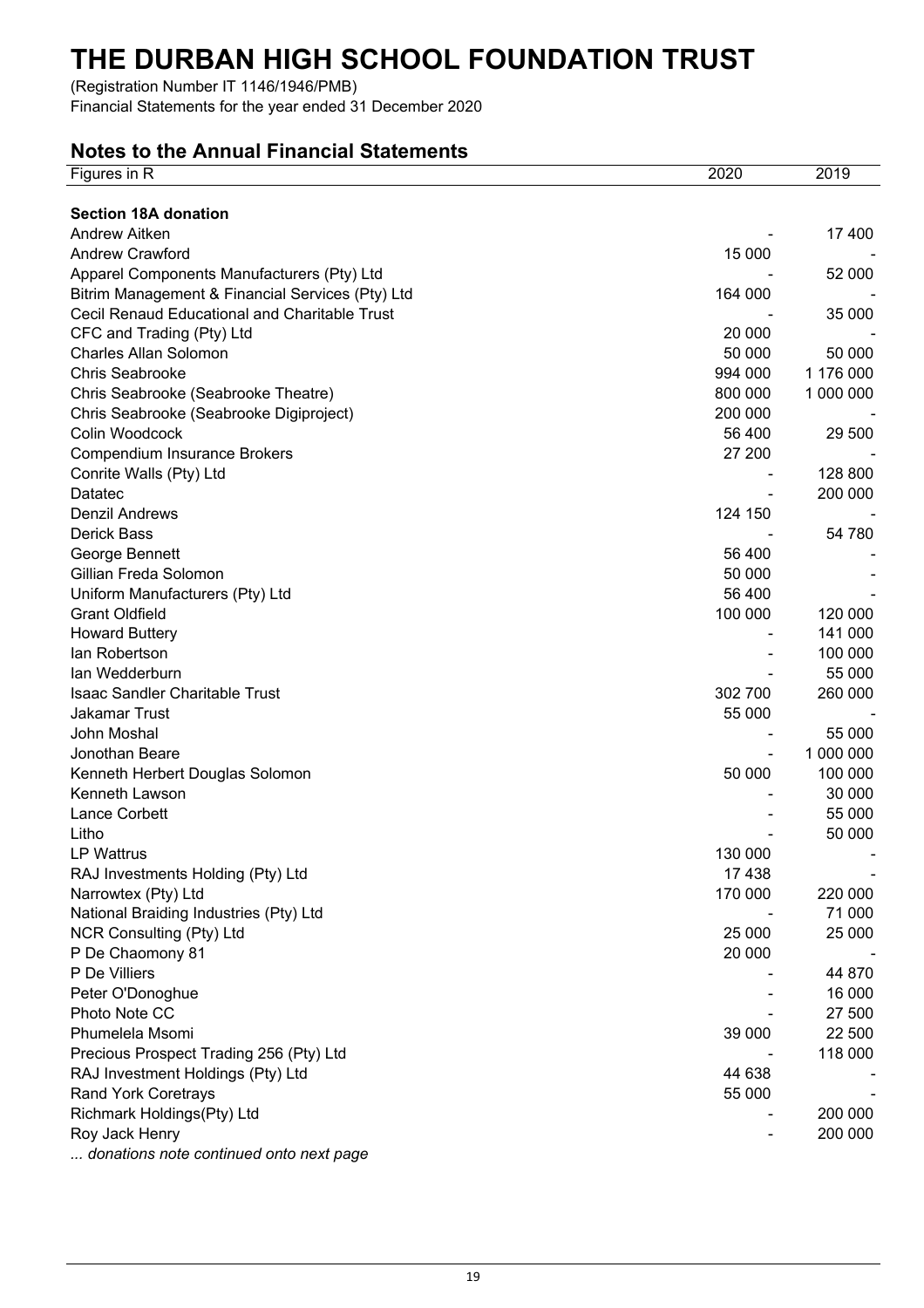(Registration Number IT 1146/1946/PMB)

Financial Statements for the year ended 31 December 2020

## **Notes to the Annual Financial Statements**

| Figures in R                                          | 2020      | 2019      |
|-------------------------------------------------------|-----------|-----------|
|                                                       |           |           |
| <b>Rudi Clark</b>                                     |           | 20 000    |
| Sabvest Finance & Gaurantee Corp (Pty) Ltd            | 554 660   | 1 281 500 |
| Sabvest Finance & Gaurantee Corp (Pty) Ltd (Blackmore | 600 000   | 750 000   |
| Project)                                              |           |           |
| Seshego Benefit Consulting (Pty) Ltd                  |           | 15 000    |
| Sizwe Melusi Ali Nxedlana                             | 25 000    |           |
| Uni-Continental (Natal) CC                            |           | 15 000    |
| Webbing Products (Pty) Ltd                            | 60 000    | 51 000    |
| Donations received under R12 000                      | 91 230    | 253 409   |
|                                                       | 4 953 215 | 8 040 259 |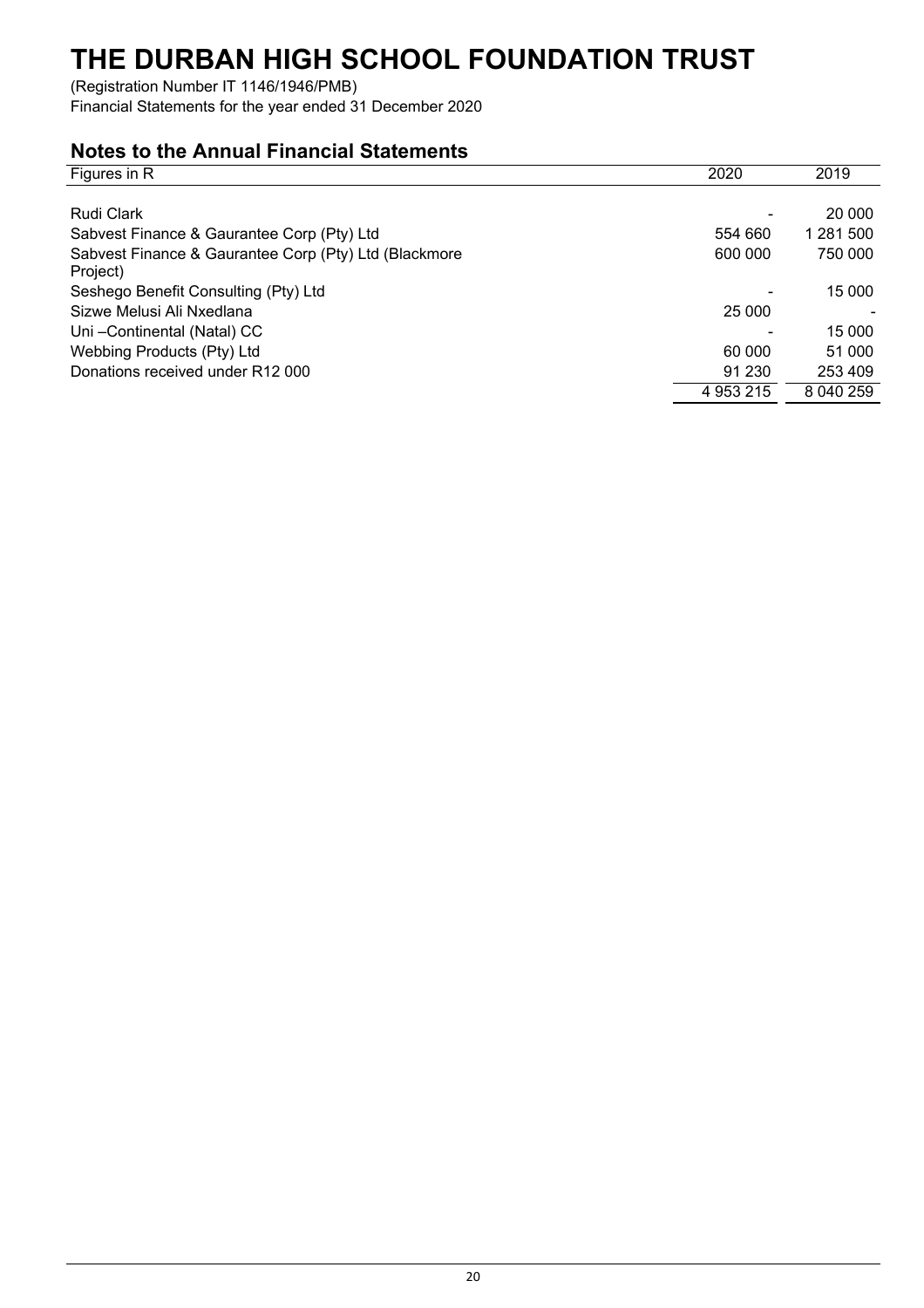(Registration Number IT 1146/1946/PMB) Financial Statements for the year ended 31 December 2020

### **Detailed Income Statement**

| Figures in R                                                             | <b>Notes</b> | 2020       | 2019                |
|--------------------------------------------------------------------------|--------------|------------|---------------------|
|                                                                          |              |            |                     |
| <b>Income</b>                                                            |              |            |                     |
| Donations Received - S18A                                                | 18           | 4 953 216  | 8 040 259           |
| Donations Received - Other                                               | 18           | 326 872    | 634 150             |
| Discount received                                                        |              |            | 2 0 0 0             |
| Penalty interest accrued in respect of the disposal of Old Boys Property |              | 3 892 448  | 4 945 185           |
| Profit from fundraising activities                                       |              | 36 101     | 47 022              |
| Electricity recoveries<br>Rent received                                  |              | 50 708     |                     |
| <b>Book sales</b>                                                        |              | 678 928    | 1 503 962           |
|                                                                          |              | 6 2 6 1    |                     |
|                                                                          |              | 9 944 534  | 15 172 578          |
| <b>Other income</b>                                                      |              |            |                     |
| Dividends received                                                       |              | 123 845    | 91752               |
| Fair value adjustment                                                    |              | (154 150)  | 377 543             |
| Investment income                                                        |              | 974 009    | 410 215             |
| Profit on sale of fixed assets                                           |              |            | 2 6 0 9             |
| Impairment reversal                                                      |              | 4 700 000  |                     |
| Sundry income                                                            |              | 6 2 4 4    | 17 005              |
|                                                                          |              | 5 649 948  | 899 124             |
| <b>Total income</b>                                                      |              | 15 594 482 | 16 071 702          |
|                                                                          |              |            |                     |
| <b>Expenditure</b>                                                       |              |            |                     |
| Accounting fees                                                          |              | 117 380    | 94 080              |
| Advertising                                                              |              | 15 121     | 55 093              |
| Assessment rates and municipal charges                                   |              | (40662)    | 259 630             |
| Auditors' remuneration                                                   |              | 25 770     | 57 625              |
| <b>Bad debts</b>                                                         |              |            | 11 396              |
| <b>Bank charges</b>                                                      |              | 17 169     | 37 188              |
| Cleaning and consumables                                                 |              | 4 1 3 3    | 22 380              |
| Commission paid                                                          |              | 85 281     |                     |
| Computer expenses                                                        |              | 30 812     | 56 405              |
| Depreciation                                                             |              | 22 949     | 246 544             |
| Electricity and water                                                    |              | 509 986    | 410 239             |
| Entertainment                                                            |              | 6 0 23     | 6630                |
| Finance costs                                                            |              |            | 83 4 36             |
| Insurance                                                                |              | 52 639     | 43 964              |
| Lease rental on operating lease                                          |              | 9 0 0 0    |                     |
| Legal expense                                                            |              | 291 731    | 133 084             |
| Printing and stationery                                                  |              | 3 1 1 4    | 11780               |
| Professional fees                                                        |              | 41 250     | 4 7 5 0             |
| Repairs and maintenance                                                  |              | 117 670    | 103 200             |
| <b>Salaries</b>                                                          |              | 1 120 658  | 1 102 009           |
| Security                                                                 |              | 7631       | 14 3 28             |
| <b>Small Assets</b>                                                      |              |            | 16 677              |
| Sundry expenses                                                          |              | 3 2 9 9    | 6 6 0 5             |
| Telephone and fax                                                        |              | 20 373     | 15 693              |
| Travel - local                                                           |              | 2 461 327  | 14 980<br>2 807 716 |
|                                                                          |              |            |                     |
| <b>Operating profit before distributions</b>                             |              | 13 133 155 | 13 263 986          |